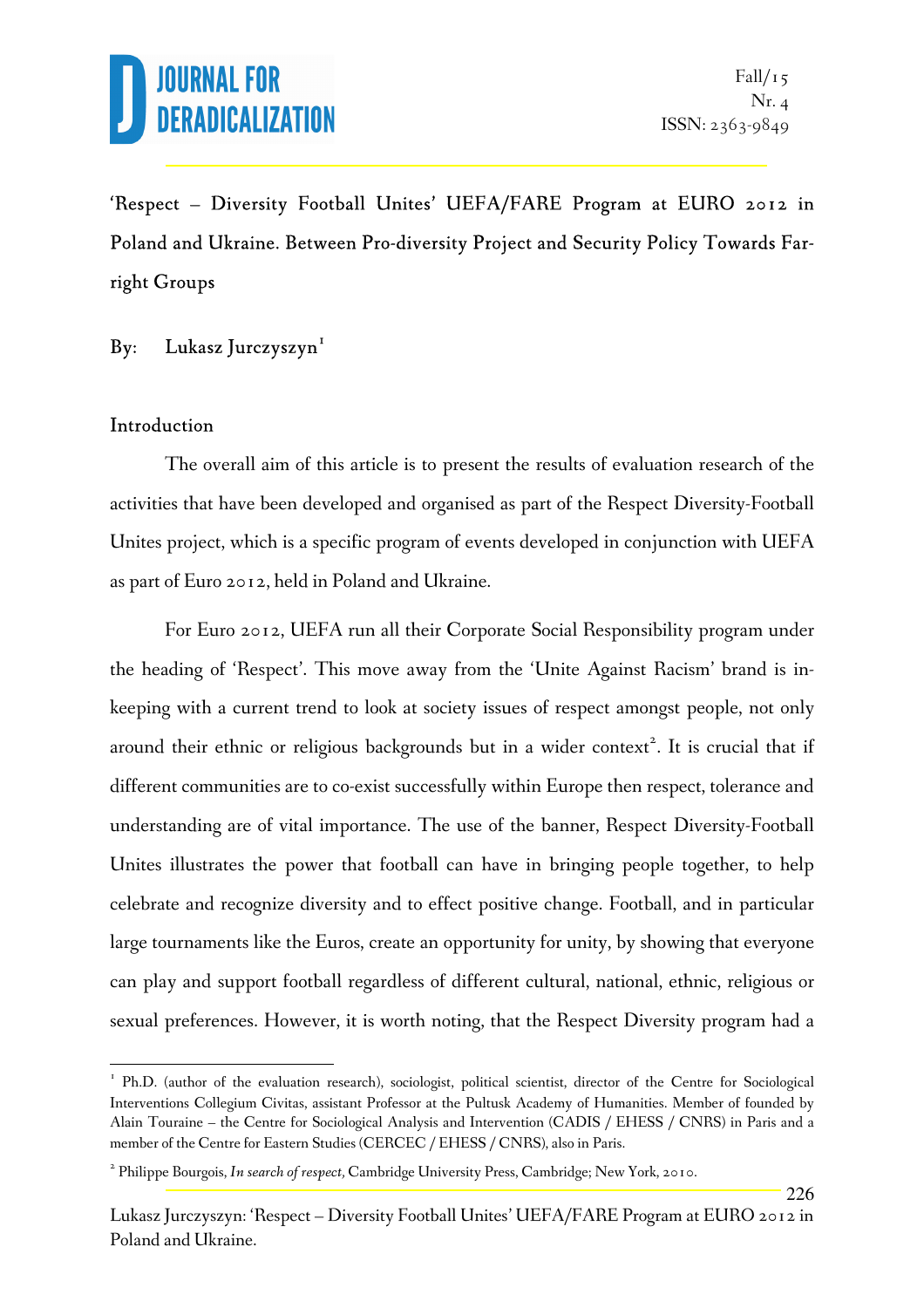227

special, dual character among other three UEFA CSR projects (Respect Health, Respect Inclusion, Respect Fan Culture). On the one hand, its aim was to promote tolerance and multicultural values through the power of football in uniting across differences of race, ethnicity, religion, nationality, sexual orientation, disability and gender. But on the other hand, the program aimed both in monitoring incidences of discrimination, particularly racism, intolerance and the presence of the far-right and in managing security policies within and outside stadiums.

 Euro 2012 was the first large major sporting event to be held in Eastern Europe since the collapse of the communist regime in this region. In addition to the impact that the Tournament had through the building of new stadiums and the improvements infrastructure in the region, there was also a human impact to the tournament. During the tournament more than 2,5 million foreigners visited host countries, which both have had a difficult historical experience and are known in Europe for the wide prevalence of racism and active radical nationalists. Nazi inspiration and anti-Semitic slogans are particularly shocking given Eastern Europe's World War II history, when millions of people were killed at the hands of the occupying Germans, including the overwhelming majority of the region's Jewish community. The problem with racism touches Poland and Ukraine at the comparable level. Although, Ukraine is much bigger and more various country. There are also more ethnic minorities (22 % of the population) than in Poland  $(1,5, 0)$ . In Poland, while fan organisations insist that extremists do not represent the majority, the issue has been highlighting each year in November since 2010, when hooligans and far-right radicals are joining forces in Warsaw to battle police on Poland's Independence Day.

 Football stadiums are often viewed as a snapshot of society, and because this type of nationalist and racist behaviour exists outside of football, then it is only to be expected that

Lukasz Jurczyszyn: 'Respect – Diversity Football Unites' UEFA/FARE Program at EURO 2012 in Poland and Ukraine.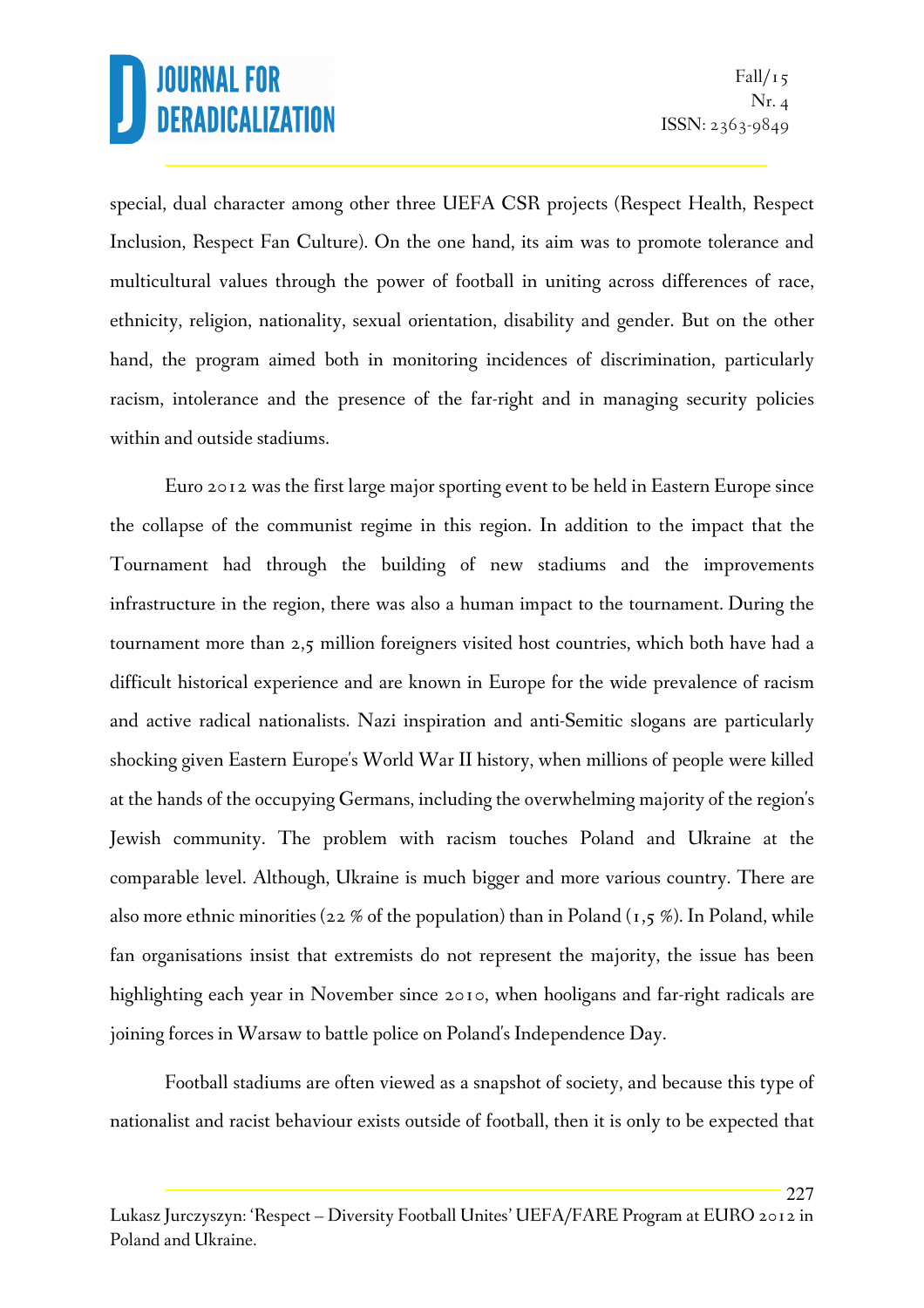l.

228

this type of social conflict is also witnessed within football<sup>3</sup>. It is this type of radical behaviour that the Respect Diversity-Football Unites program of activities were put in place to try to reduce, or to deradicalise. The UEFA program was delivered by the FARE Network - an anti-discrimination group of over 50 NGOs from across Europe, and its long established Eastern European partner – the Never Again Association - the main project coordinator. Never Again has been developing and delivering a range of anti-racist activities since it was first established in the mid 1990's in Poland. These include the monitoring of xenophobic, racist, anti-Semitic and nationalist incidents, publishing the magazine "Never Again" and running the "Let's Kick Racism out of the Stadiums" campaign. Never Again is a cofounder and core member of the FARE Network and also participates in the FARE Action Week in October each year. Since 2009, Never Again has co-ordinated the FARE East European Development Project, which has been supported by UEFA in the lead up to Euro 2012 in Poland and Ukraine, and has set up the East Europe Monitoring Centre. As an Euro 2012 legacy the Centre still helps to document racism and xenophobia across the region, which includes Poland, Ukraine, Slovakia, Hungary, Romania, Bulgaria, Moldova, Belarus and Russia.

Although Never Again is based in Poland, the FARE Respect Diversity program was also active in Ukraine since 2009. The activities undertaken in Ukraine were similar to those that had been established in Poland, although they tended to vary in scope depending on local circumstances in each city and region. There are a number of FARE partners in Ukraine. These include the East European Development Institute (EEDI), which is the lead partner on the Streetkick game (one of the RD project activities) and educational program in Ukraine and Football Against Prejudices, which is the lead for monitoring.

<sup>&</sup>lt;sup>3</sup> A. S. Markovits, L. Rensmann, *Gaming the world: how sports are reshaping global politics and culture, Oxford,* Princeton University Press, Princeton N.J., 2010.

Lukasz Jurczyszyn: 'Respect – Diversity Football Unites' UEFA/FARE Program at EURO 2012 in Poland and Ukraine.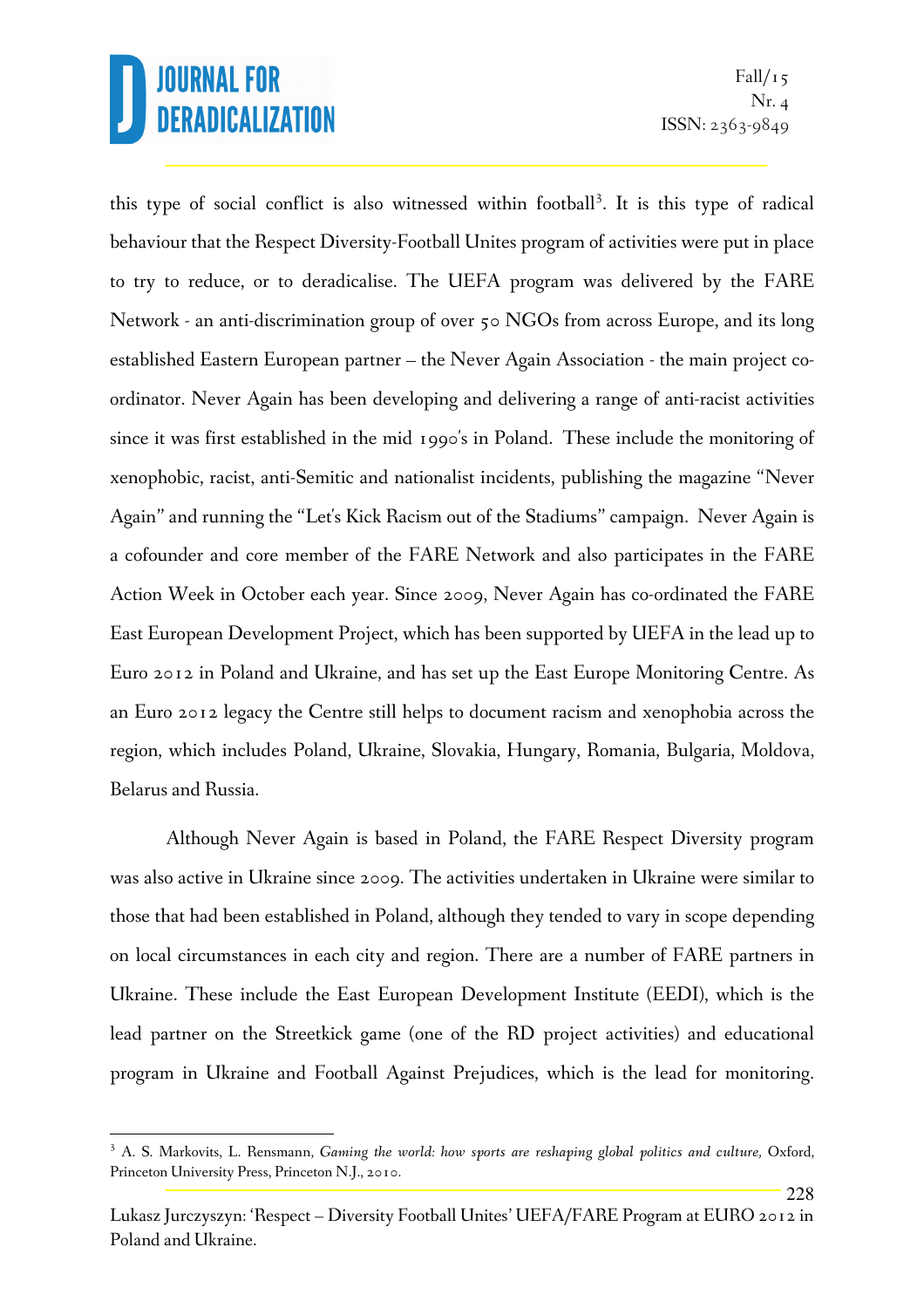229

Other key partners include, in Kharkiv, the People's Ukrainian Academy and Kharkiv's NURE University, then the African Centre in Kiev, the Congress of National Minorities of Ukraine, the National Council of Youth Organizations of Ukraine, the Kiev Armenian Community, the Crimean Institution for Civil Society, the Women's Rights Centre 'La Strada-Ukraine' and the Donetsk City Charitable Foundation, 'Dobrota'.

Whilst this article's aim is to provide extensive analyse on the activities that took place under the Respect Diversity banner, this may not be an exhaustive list of all that has taken place in the frame of this extremely rich FARE program.

#### Methodology

 The evaluation report was based on the analysis of empirical data collected during six months (from February to July 2012) in Poland (in following key cities: Warsaw, Poznan, Wroclaw, Gdansk and Cracow) and in Ukraine (in Kharkiv and Kiev). To guarantee a high level of evaluation, a series of complex social science methods were used which involved both quantitative and qualitative methodology in the frame of the exante/mid-term/ex-post evaluation mode:

1) Observations (streetkick games in Fanzones/FanCamps; several Inclusive Zones in Poland; opening ceremony on 8 June 2012 in the Polish Foreign Ministry Palace; trainings for stewards and policemen at the National Stadium in Warsaw; trainings for teachers in the Mazovia Centre for Teachers; the semi-final games in Warsaw on 28 June 2012.

2) 17 In-Depth-Interviews - individual and collective - were conducted in four languages: Polish, English, Russian and French. The interviews were led mainly with project coordinators (project officers, policemen and stewards, security officers, teachers) and with fans in host cities.

Lukasz Jurczyszyn: 'Respect – Diversity Football Unites' UEFA/FARE Program at EURO 2012 in Poland and Ukraine.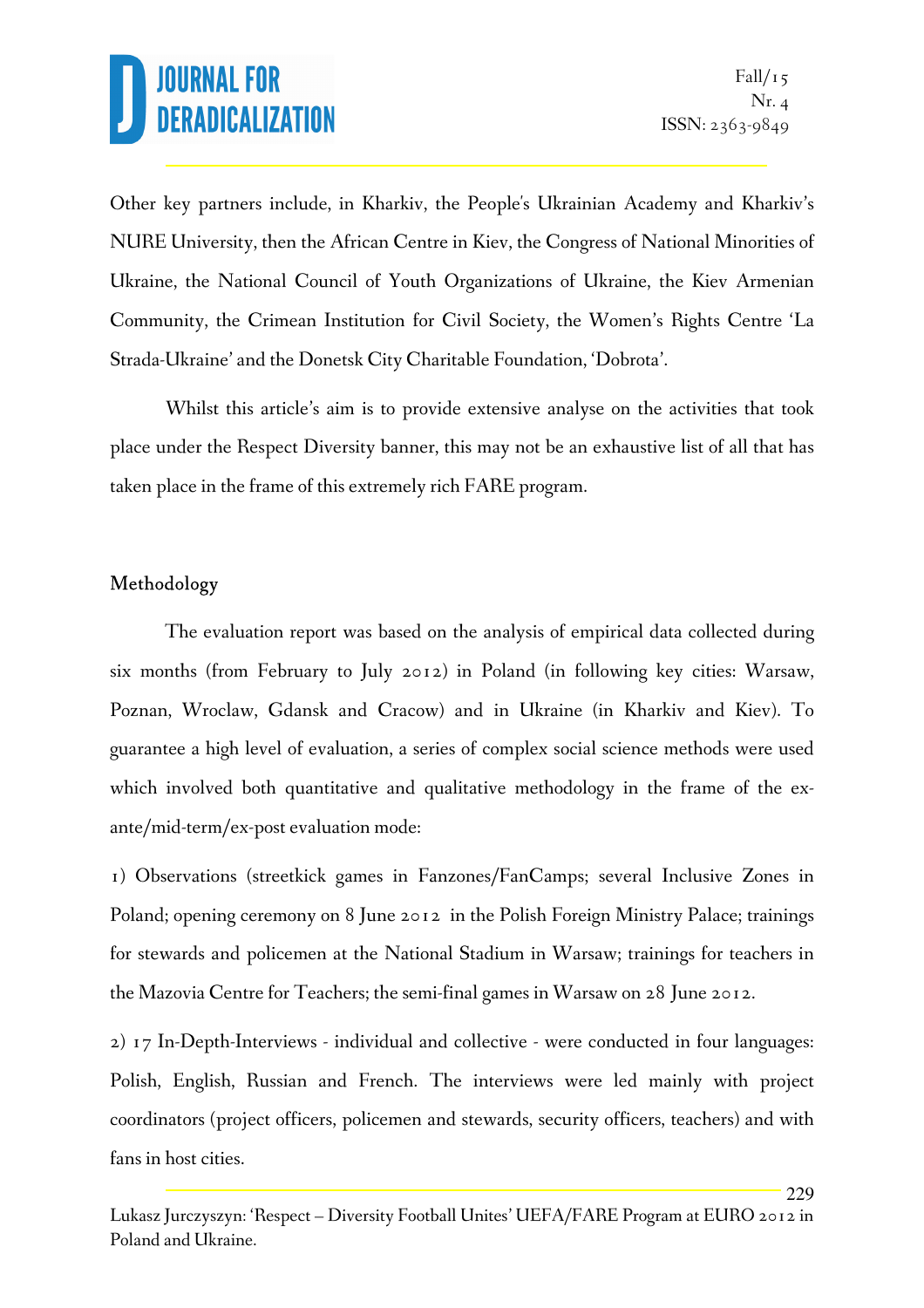230

3) Mini-FGI (Focus Group Interview), with the project officers from Never Again Association (as ex-post mode).

4) Audio-visual method the majority of IDI's, observations and mini FGI were filmed, in order to present a part of the results in the frame of the documentary available online.

5) Exit poll surveys (N=200) - conducted in Fan Zones and Camps areas in host cities: Warsaw, Poznan, Wroclaw, Gdansk

6) Omnibus survey in Poland ( $N=1000$ ) among adults in Fan Zones and Camps areas in the 5 key cities in Poland: Warsaw, Poznan, Wroclaw, Gdansk and Cracow.

7) Desk Research

l.

8) Media-content analysis.

### Main objectives and activities of the program

The core objectives of the Respect Diversity – Football unites project were:

1) To build on the educational lobbying and capacity building security program undertaken by the FARE Eastern European Project partners in Poland and Ukraine.

2) To celebrate diversity and the power of football to unite across differences of race, ethnicity, religion, nationality, sexual orientation, disability and gender.

3) To monitor incidences of discrimination, particularly racism, intolerance and the presence of the far-right and managing security policies within and outside stadiums in cooperation with UEFA security officers<sup>4</sup>.

It is crucial to highlight the overall target groups for the project, which was not only football fans, but a wider range of participants and the general public. Specific groups of

<sup>&</sup>lt;sup>4</sup> Respect Diversity-Football Unites, EURO 2012 Anti-Discrimination and Diversity Programme.

Lukasz Jurczyszyn: 'Respect – Diversity Football Unites' UEFA/FARE Program at EURO 2012 in Poland and Ukraine.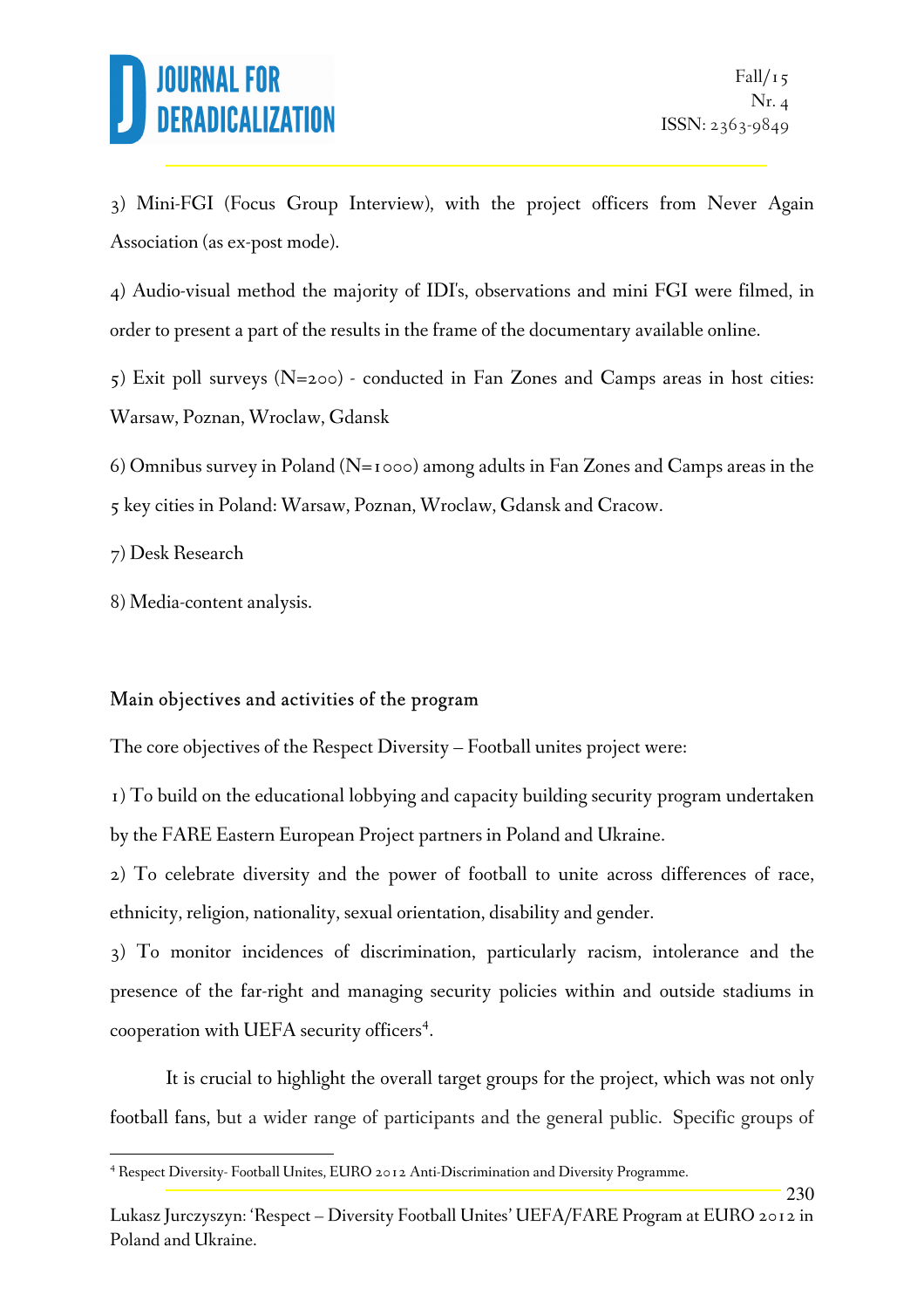231

people included: ethnic minorities groups; players and coaches; policemen, security officers, spotters and stewards; teachers; local communities; fans; public opinion leaders; institutions linked to the organization of Euro and to the anti-racist activity (public administration, educational establishment, etc.); national societies at global stage.

#### Preparation for the tournament

 Firstly, one of the major Respect Diversity activities, led by Never Again, was to provide *trainings* to security personnel that was based in stadiums on issues such as recognising racist symbols and identifying potential security issues. For Euro 2012, both in Poland and Ukraine, a total of 8400 stewards of mixed ages and backgrounds have completed the training course on anti-racism, anti-discrimination and security policy of the tournament. In the case of Poland, the trainings were prepared especially for Euro 2012 stewards trainers from all around Poland, especially those who were working in football clubs (two top divisions, two persons from each club and Security Schools representatives) who also train stewards in each football club. The NA Association educational materials were used in every steward training in Poland. It is worth noting that 4900 of these 8000 trained stewards were working during Euro 2012. Secondly, between 2009-2012, Never Again also led anti-discrimination training for spotters and policemen in the whole country, for instance, in the city of Legionowo, where the Polish Police Academy is placed. Three training sessions were held in conjunction with Never Again, at which 160 Polish spotters were in attendance. Polish police also received further anti-racism and anti-discrimination training in accordance with the overall Organization for Security and Co-operation in Europe (OSCE) program, 'Counteracting the hate crimes'. As part of this project, each police officer in Poland should be educated on understanding and counteracting hate crime. Consecutively, in Poland and Ukraine, in the frame of the Respect Diversity project,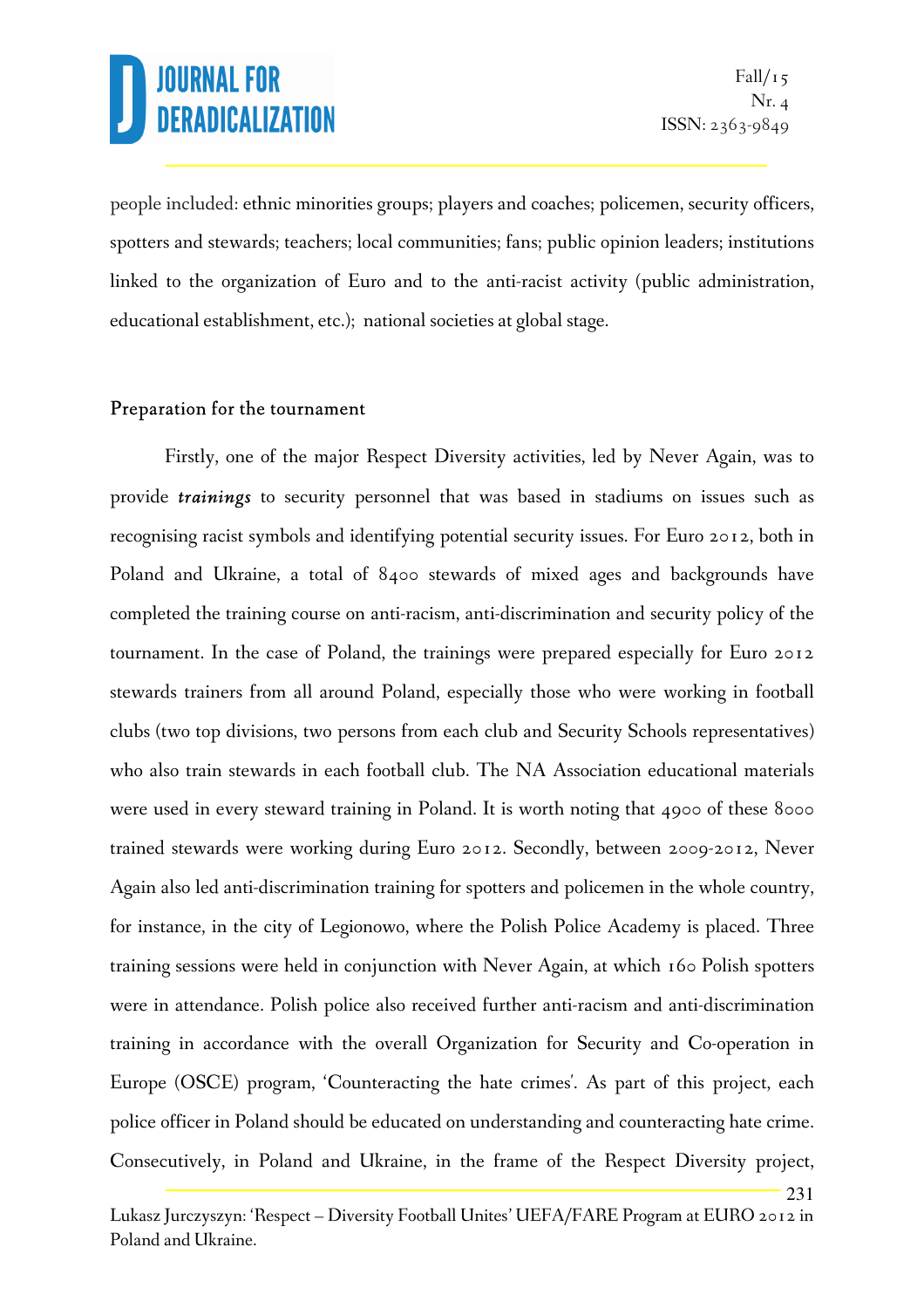232

around 80 000 policemen and spotters have been trained. The majority of policemen in Poland were equipped with the educational material about hate crime that includes info about racist symbols – specially prepared for Police trainings by NA Association. What is more, some extra trainings were prepared especially for police trainers who regularly train police in Poland almost every day, in groups around 20 people each training.

As well as training sessions for people working within stadiums, Never Again has also been involved in an *educational program* aimed at teachers in Polish schools and other educational institutions. The aim of the program was to raise awareness amongst teachers about how to tackle racism, xenophobia and intolerance, with a special emphasis on addressing issues around sport and football. The training courses were carried out by specially trained representatives of Never Again, in co-operation with workers within the Educational Department of the University of Warsaw. An exhibition about multicultural aspects of Polish football also was available for schools to use with the support and involvement of the Ministry of National Education of Poland. The educational program was also run in Ukraine in the build-up to Euro 2012. Moreover, a number of other Ukrainian based organisations have also been involved. This included the East European Development Institute (EEDI) who was involved in running additional educational and training programs around anti-racism and the Respect theme, supported by FARE and Never Again. This included training for around 2 000 of Euro 2012 volunteers in all the host cities in Ukraine prior to the start of the tournament. Also, the People's Academy of Ukraine and Kharkiv NURE University put on a series of multi-ethnic football tournaments, with the participation of mixed student teams from African and Asian countries and the local community, alongside the parents of the school children involved. In total, within Poland and Ukraine, there have been trained 5500 volunteers and 4400 teachers working in schools and others professional groups on issues of racism and

Lukasz Jurczyszyn: 'Respect – Diversity Football Unites' UEFA/FARE Program at EURO 2012 in Poland and Ukraine.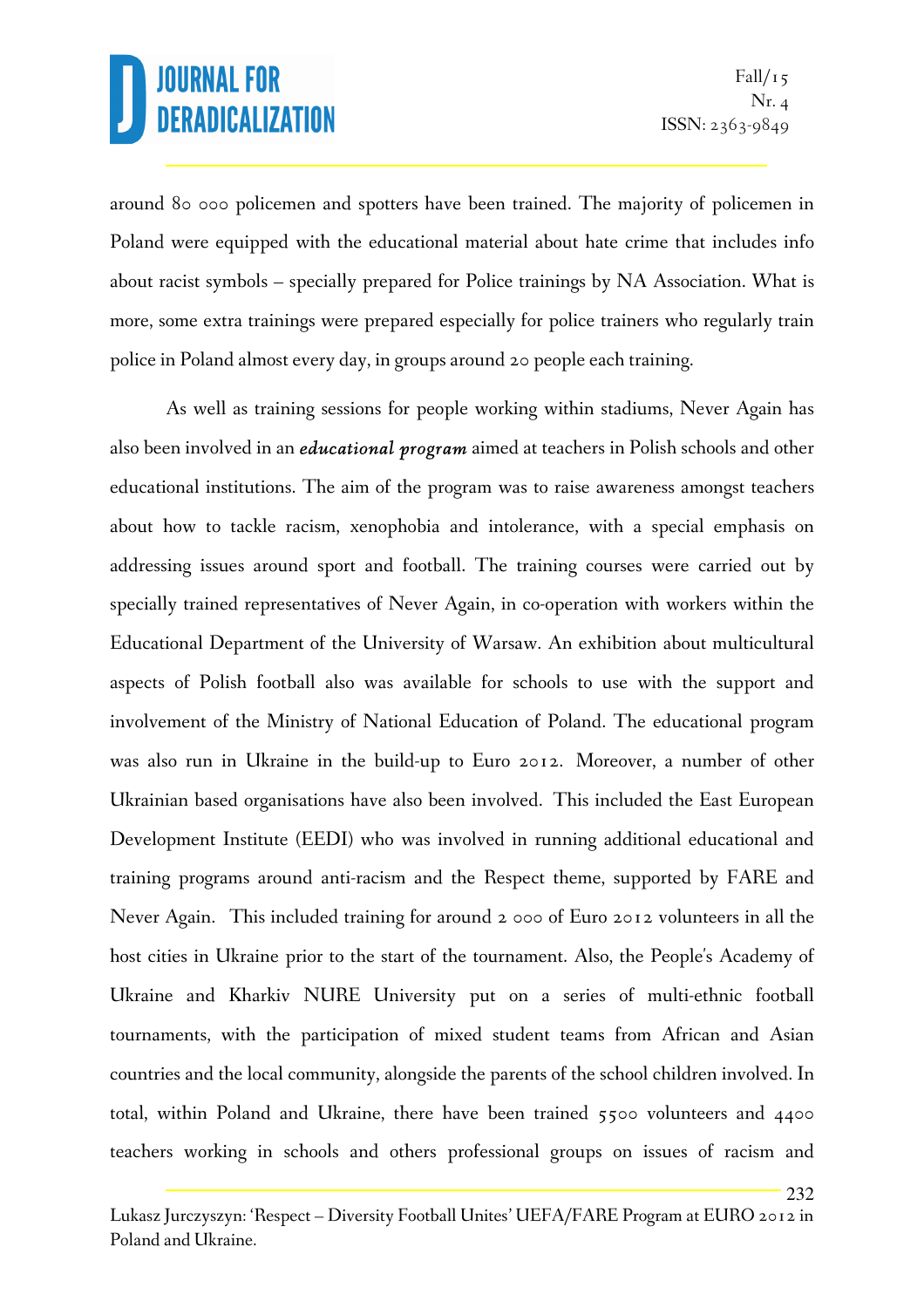233

discrimination. Importantly, each teacher received anti-discrimination info materials for future work with children and teenagers. The 'Let's Kick Racism out of the Stadiums' campaign and Respect Diversity message was also promoted through musical means at Polish Woodstock, Europe's largest non-commercial open-air music festival which attracted about 700,000 participants to Kostrzyn near the Polish-German border on 4-6 August 2011.

#### Activities during the Euro 2012

l.

 One of FARE's established activities as part of previous European Championships is the production of a *fanzine* aimed at people attending the tournament. The Euro 2012 'Football Unites' fanzine was produced in four languages, English, German, Polish and Russian. The publication featured interviews with Portugal's captain, Cristiano Ronaldo, Ukraine's captain, Andriy Shevchenko and the former Polish player, Dariusz Dziekanowski. There was also a feature on the women's game, UEFA's Respect Program, the work of FARE and preparations for Euro 2012, and the need to challenge sex discrimination and homophobia in the game. Around 40,000 copies of the fanzine were printed and distributed via Streetkick, local Polish and Ukrainian partners and mobile Fan Zones and Fan Camps<sup>5</sup>.

 One of the most innovative aspects of the Respect Diversity-Football Unites program of activities was the establishment of *inclusive zones*. The aim of such zones was to designate areas and buildings in all host cities and across Poland and Ukraine which were accessible and welcoming to all fans, regardless of their ethnic or national identity, gender, disability or sexual orientation. In other words, within such urban areas foreign fans could feel safe and well accommodated. Many different buildings put themselves forward as

<sup>&</sup>lt;sup>5</sup> "Respect Diversity-Football Unites", The FARE Network's Programme of Activities, at Euro 2012, Project report, August, 2012.

Lukasz Jurczyszyn: 'Respect – Diversity Football Unites' UEFA/FARE Program at EURO 2012 in Poland and Ukraine.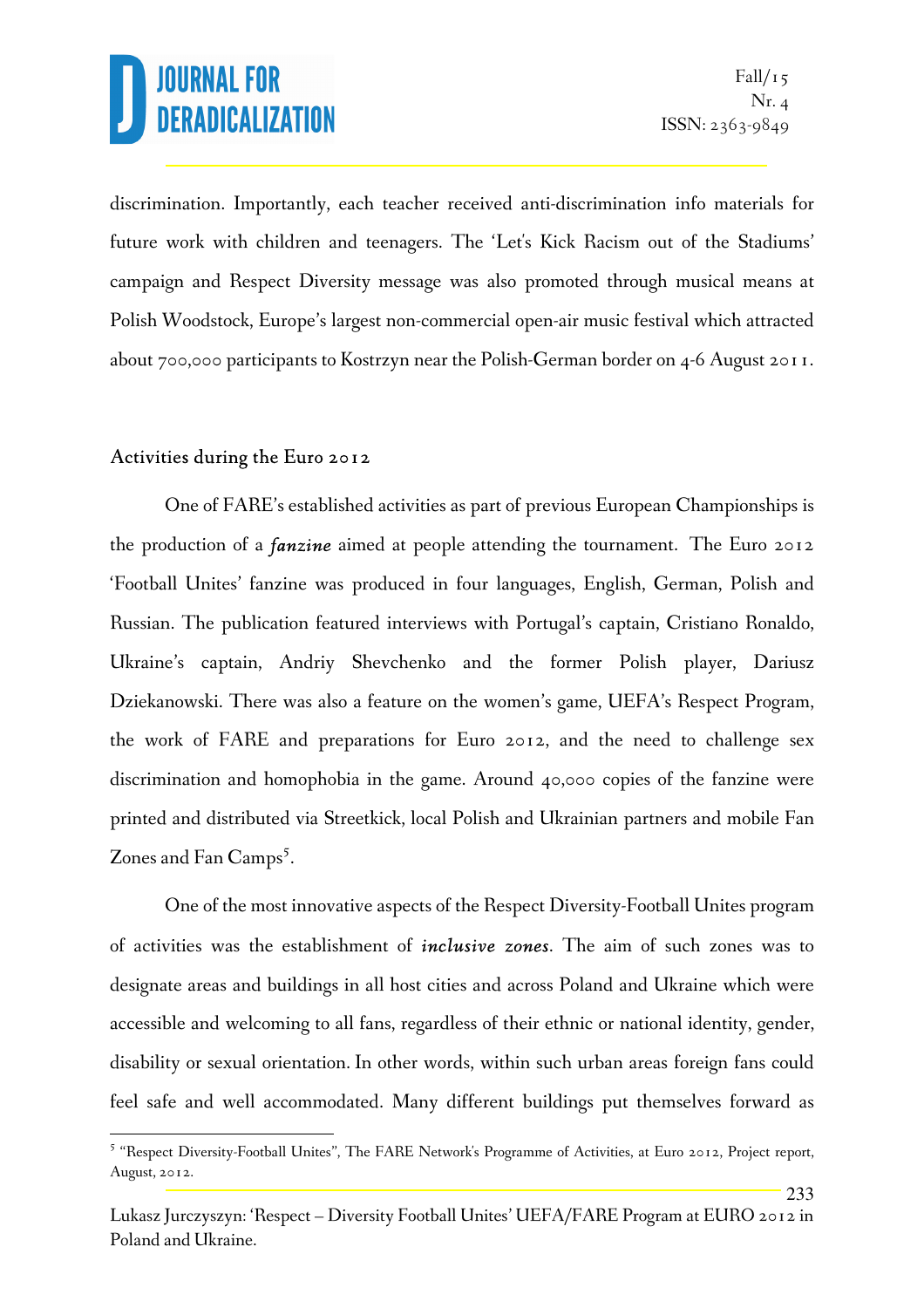234

Inclusive Zones, including schools, public offices, cultural institutions, community centres, sports clubs as well as business and entertainment, shops, restaurants and pubs. The Inclusive Zones were visible and marked through posters and stickers and as part of the initiative each site involved receives information about ongoing anti-discrimination activities before, during and after Euro 2012. In this case, the organisers hoped that they become part of a broad and lasting anti-discrimination network. Indeed, there has been a large response in two host countries – around  $2462$  (the organizers thought that there would be maximum around 200) public and private facilities and institutions participated in the project as open spaces. A cross-border campaign has been undertaken with many different partners to include the Local Organizing Committees of the host countries. It is worth noting that the concept of Inclusive Zones received strong support by government departments and local authorities across both Poland and Ukraine, including Poland's equalities minister, Agnieszka Kozlowska-Rajewicz, the city authorities in Gdansk, Krakow and Donetsk and the regional authorities of the Mazovian (Warsaw) area.

Onother deradicalization activity consisted on *streetkick* - a kind of mobile game sited in the right part of a city, an idea of engagement with fans, residents, young people and ethnic minority communities during a football tournament is a well-established FARE concept. Its main goal is to create a positive interaction between fans of different national groups and help to generate a welcoming and friendly atmosphere by reducing tensions between them. Streetkick was first developed by the Football Unites, Racism Divides (FURD) project in Sheffield in 2002, when one of their project volunteers built a mobile wooden pitch to take out on to the streets of Sheffield to get young people to play together. Since that time, streetkick has developed into an inflatable mobile game that has been used at major tournaments across Europe including Euro 2004 in Portugal, Euro 2008 in Austria and Switzerland and the World Cup in Germany in 2006.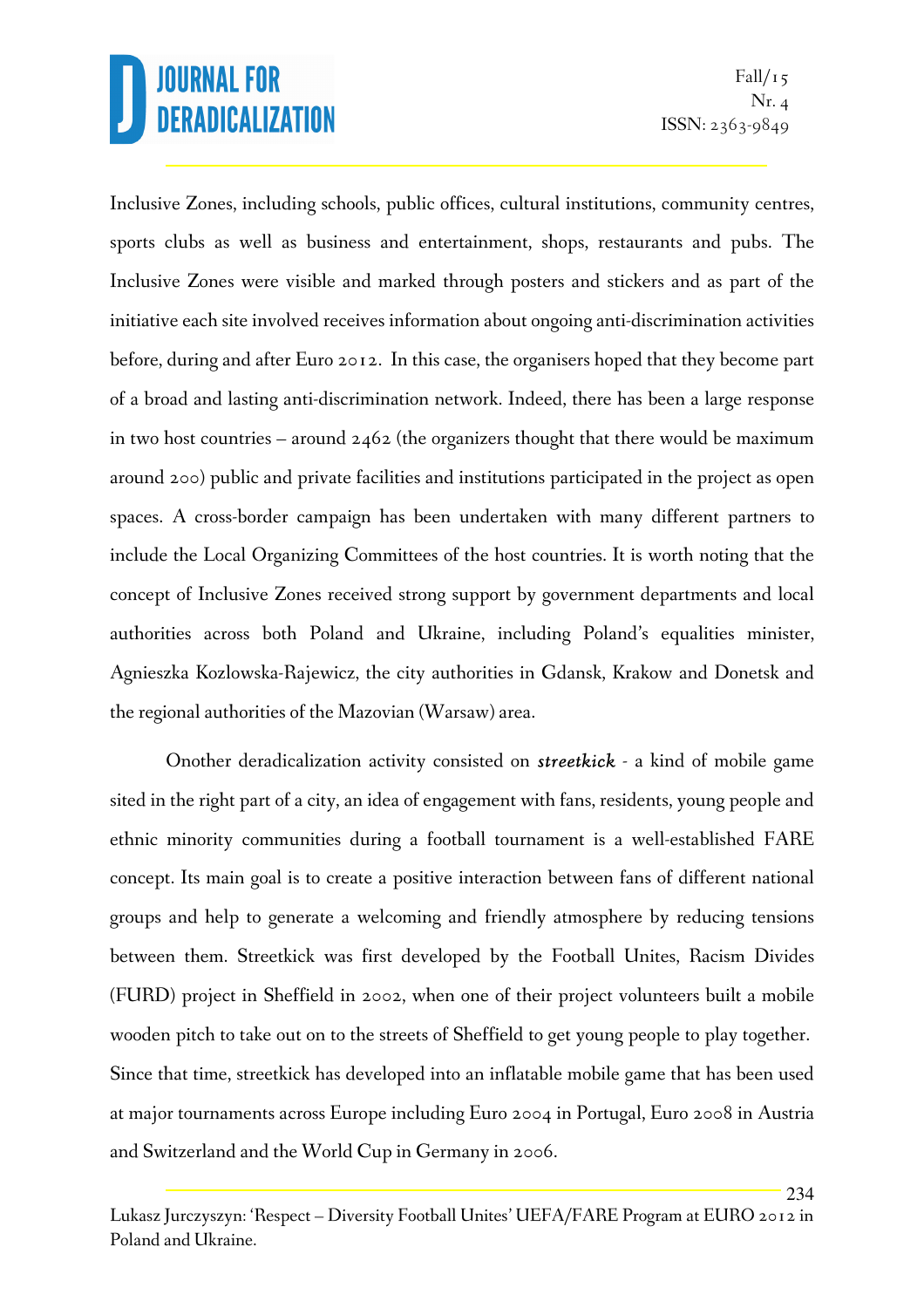235

Indeed *monitoring* racist and discriminatory violent actions, chanting and symbols was a key element of the security strategy over a number of football tournaments from Euro 2004 in Portugal, the World Cup in Germany in 2006 and Euro 2008 in Austria and Switzerland. Within Poland and Ukraine the need for monitoring was arguably even more important because of the prevalence of far-right banners and potential for racist, homophobic and other forms of discriminatory abuse and interactions. Using the experience of the Monitoring Centre established as part of FARE's East Europe Project, data has being collected through a network of monitors throughout Poland and Ukraine. For the first time, UEFA has agreed to have two FARE monitors at each match during Euro 2012. An open application process was put in place to recruit the monitors, and, in total, 30 FARE monitors were chosen out of the 100 of people who applied. Each match day FARE monitors investigated and reported racist and discriminatory incidents that took place both inside and outside stadiums, working in close co-operation with UEFA security officials. This special report was fed in to UEFA's Stadium and Security team as well as the Control and Discipline board. A number of third party reports were also fed into UEFA through the monitoring co-ordination team, which were received from individuals, fan groups and the media. As part of the FARE monitoring program, fans were also urged to report any incidents of racism or discrimination that they witnessed. This could be undertaken through calling a dedicated hotline number staffed by Never Again volunteers and also by downloading a report form from the Football Unites website. The monitors were also invited to attend UEFA's pre-match security briefings to feedback on whether any planned activity was expected and also to make contact with UEFA security officials, so that information could be passed directly to them during the course of the game.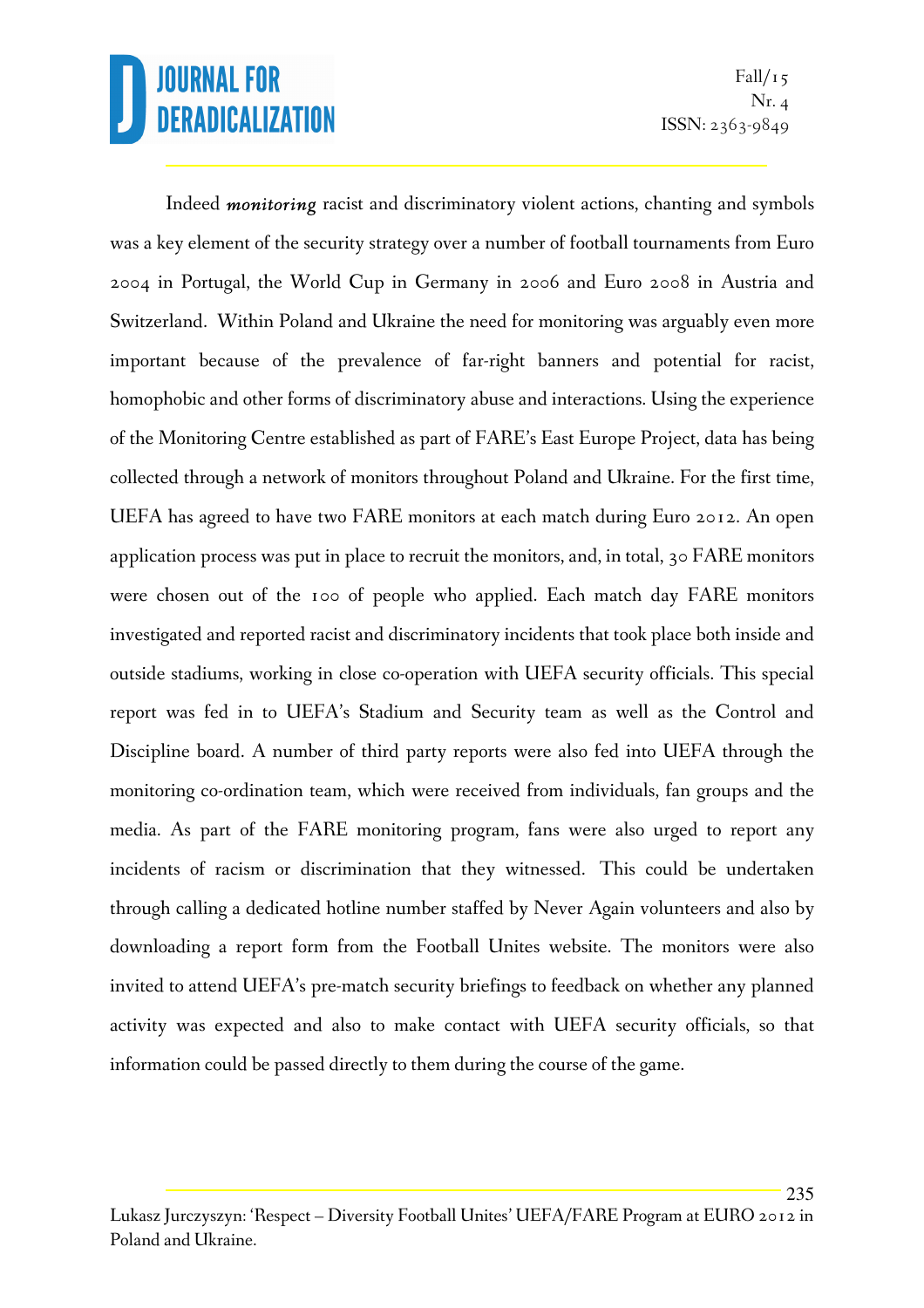236

Like in 2008, the *semi-finals* of the tournament were officially dedicated to the campaign - before the start of each match – held in Donetsk and Warsaw -, the captains of the teams read out an anti-racism message that encouraged respect towards others.

One of FARE's main targets for the activities in Eastern Europe is a legacy of understanding around the importance of using football in order to counteract such negative social problems as racism and far-right extremism. The main task of the *evaluation research program* of the Respect Diversity was whether the aims and objectives of this project have been met, and to identify where there have been specific successes and highlight areas that may not have met the objectives. Furthermore, the research also aimed to study carefully the preparation and organisation of the Respect Diversity activities, highlighting examples of good practices and legacy upon which future anti-racist work in Polish and Ukrainian football could be conducted.

#### Qualitative and quantitative findings

l.

#### *Unexpected and promising high media and public interest in the program*

One of the main objectives of the Respect Diversity was to spread out publicly a positive message of multicultural inclusivity via football and to raise awareness of racism before and during the Tournament. Media content analysis shows that this message successfully reached the mainstream media: 1) foreign such as – BBC, CNN, Euronews, SVT, The Guardian, Le Monde, etc.; 2) and national and local media, for example, Polish media such as - TVP, TVN, Polsat, ONTV, Gazeta Wyborcza, Rzeczpospolita, Wprost, etc.<sup>6</sup> In the evaluation interviews, the organizers were apparently surprised and pleased by

 $^6$   $\underline{\text{http://www.nigdywiecej.org/}}$ . An evidence of media activity has been collected systematically by Never Again staff in the run up to and through the Euro.

Lukasz Jurczyszyn: 'Respect – Diversity Football Unites' UEFA/FARE Program at EURO 2012 in Poland and Ukraine.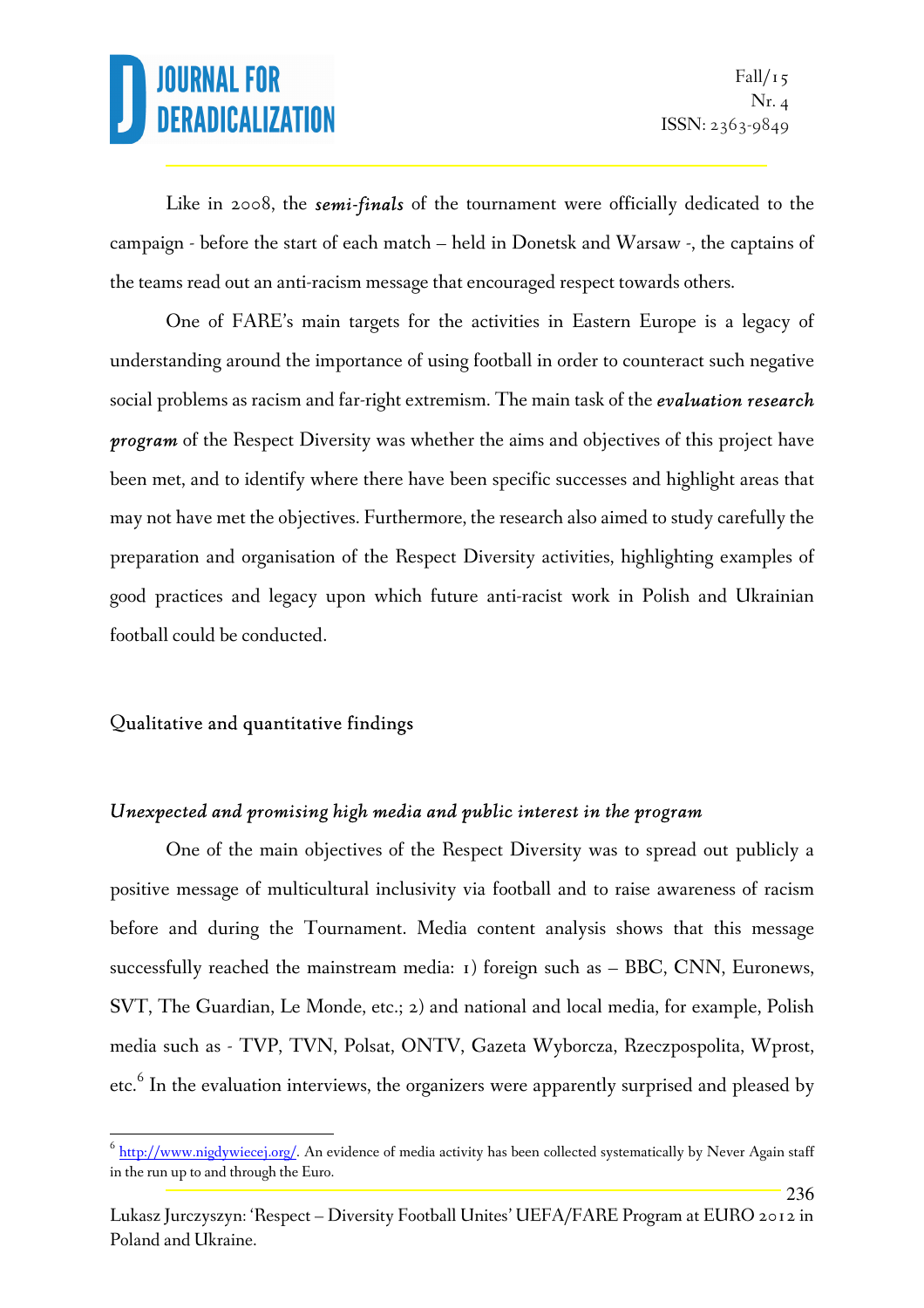237

such massive media interest in the subject. Moreover, media analysis which has been done in Ukraine based on Internet sources (June  $I - 302012$ ) reveals that amongst all four individual CSR Euro 2012 projects, Respect Diversity scored the best result in this dimension. In addition, starting from 27 June, the 'Respect Diversity' campaign was more emphasized than others UEFA projects. Indeed, all UEFA worldwide broadcast partners were informed that the captains of the semi-finalists would read out an antiracist message. In this context, it is hard to imagine better possibility to spread the anti-racist values like through such massive event like Euro to reach out to a large public. Indeed, the reception of the semi-finals was worldwide. On the other hand, the organizers in the host city of Kharkiv were met with a real and specific barrier. At that time, the media interest was focused on other, more political events, such as the imprisonment of Yulia Tymoshenko's<sup>7</sup>. This was emphasized by Maryna Stepanova, from People's Ukrainian Academy. "I*t was surprisingly that media was not present during our whole week of tournaments in the frame of the Respect Diversity. It was a special time when so many different ethnic groups met together. You could feel this warm atmosphere and good emotions. It was like one-week holidays."*

The media attention on the anti-racist issues did not have such a high visibility in Ukraine down to another type of barrier, highlighted by Pavel Klymenko, from Football Against Prejudices. It seems that generally in Ukraine, there is a high risk of becoming a potential victim for ultra-nationalist groups after promoting a positive message of multiculturalism<sup>8</sup>.

The effectiveness of spreading the anti-racist message and a high public interest in the Respect Diversity-Football Unites program can be also measured by other Internet source - Facebook engagement statistics, commonly defined as "likes". Whilst this report

 $^7$  This IDI was led in Kharkiv on 23 May, 2012.

 $^8$  This IDI was led in Warsaw on 17 May, 2012.

Lukasz Jurczyszyn: 'Respect – Diversity Football Unites' UEFA/FARE Program at EURO 2012 in Poland and Ukraine.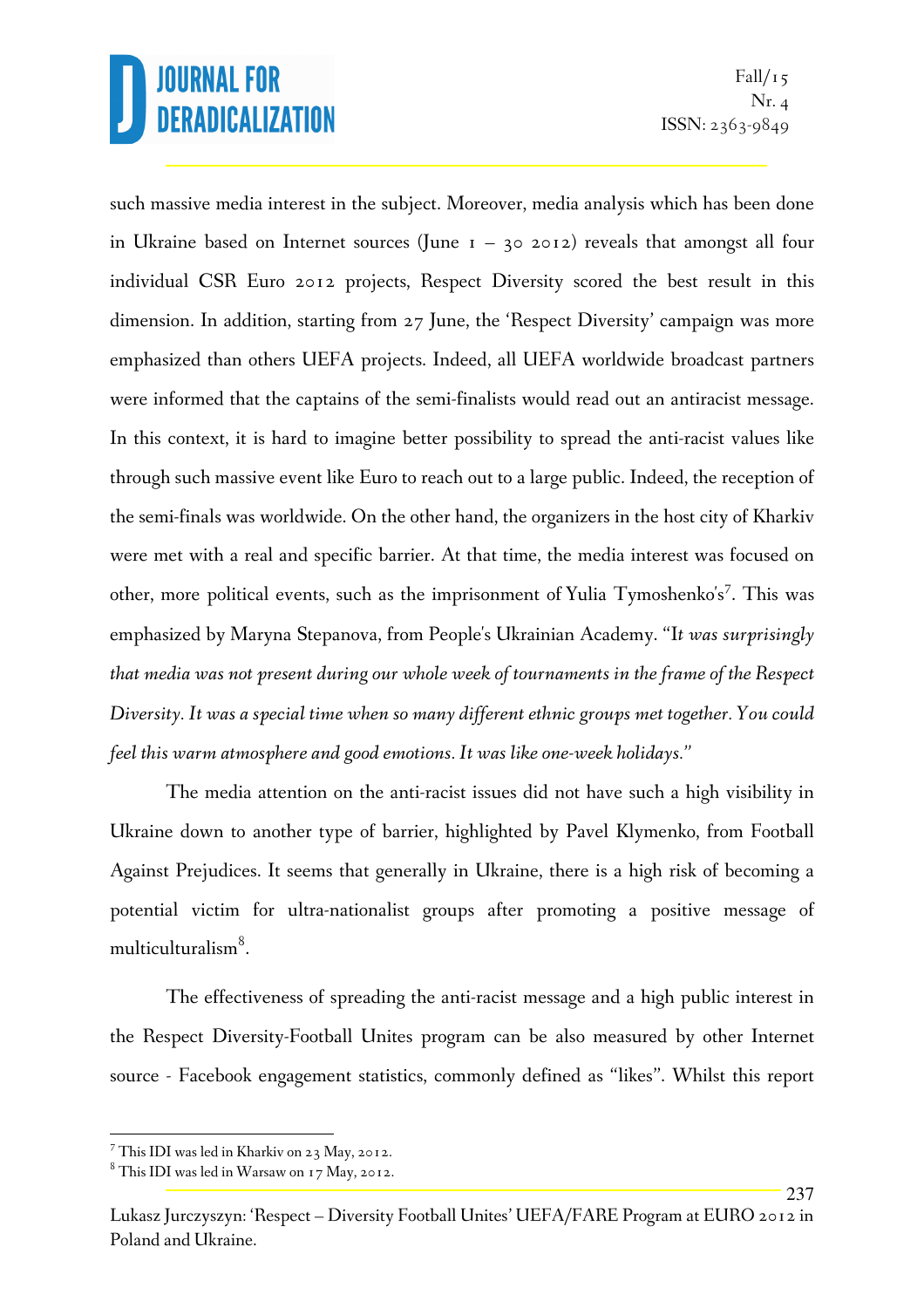238

was being written down there were 524 "likes" on the Respect Diversity Facebook page Here, one more time, Respect Diversity scored the best results among all four individual CSR Euro 2012 projects – 391 in comparaison with Respect Inclusion – 391 or Respect Your Health – Euroschools -  $187^9$ .

#### *The BBC Panorama documentary*

l.

It is worth noting other media related factor - the BBC current affairs program *Panorama,* entitled "*Euro2012: Stadiums of Hate",* which represented a major turning point for the Respect Diversity programme. This TV reportage, first broadcast on 28 May 2012, concentrated on showing some brutal aspects of fans behavior on the terraces of Ukrainian and Polish club teams, particularly around racist and far-right behavior. For example, the program showed footage of hooligans attacking non-white fans as the police stood by; other fans unfurling a giant anti-Semitic banner; fans of Karpaty Lviv making monkey noises at black players and other fans were shown appearing to give Nazi salutes during matches. Whilst the program did illustrate some of the initiatives taking place in Poland to address the issue, such as the monitoring undertaken by Never Again, none of the work being done in Ukraine, for example by Football Against Prejudices was mentioned. The broadcast of the documentary was an important moment in the Respect Diversity as it brought a huge amount of international attention on the problem. On the other hand, due to this programme, in which, for example, former England captain Sol Campbell advised English fans to avoid traveling to Ukraine and Poland, and even questioned why UEFA had awarded Euro 2012 to these countries given their fans' history of racism, many British fans did not come. All personnel involved in the Respect Diversity in Poland were called on to do numerous media interviews, explaining that whilst this may be a huge problem within

<sup>&</sup>lt;sup>9</sup> http://www.facebook.com/respect.diversity and other CSR projects respectively on their Facebook pages.

Lukasz Jurczyszyn: 'Respect – Diversity Football Unites' UEFA/FARE Program at EURO 2012 in Poland and Ukraine.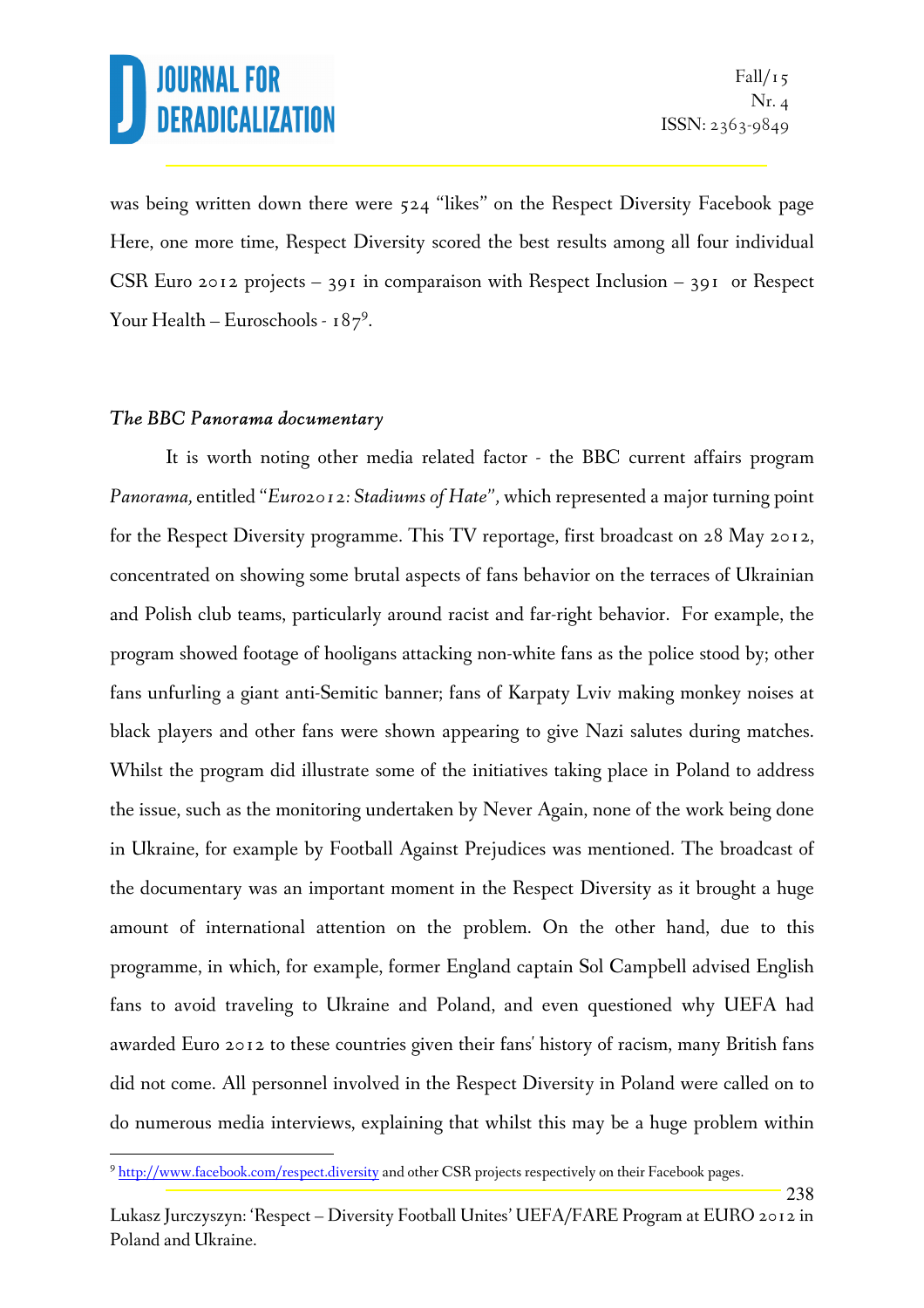239

club football, it does not follow that it would be a major problem during Euro 2012, which was namely confirmed throughout the whole Tournament.

#### *Bureaucratic barriers for streetkick*

 Whilst the footballing element of the streetkick program was delivered successfully, with around 2,500 people estimated to have taken part during the tournament, there were a number of difficulties encountered in the organisation and project planning stage. In February 2012, Never Again submitted a request to the City of Warsaw authorities to place streetkick in the main FanZone at Parade square in the city centre. The same request was also submitted in Poznan, Cracow and Kiev. Unfortunately in Warsaw, the streetkick organisers were met with a bureaucratic wall as representatives of the city's authorities declared that there was no space for streetkick within the FanZone. This was in contrast to the reaction from the City of Poznan authorities who agreed to locate streetkick within the FanZone, even though it is only 10% of the size of the FanZone in Warsaw<sup>10</sup>. Moreover, Cracow has also declared all its public buildings as inclusive zones. According to the project co-ordinator, Rafal Pankowski, the issue in Warsaw illustrates the problem that can arise when the success of the program depends on the attitude of one official"<sup>11</sup>. According to Simon Hyacinth, from Football Unites, Racism Divides, to summarise all Streetkicks which were organised in Poland for Euro, it was in Cracow, where they were the most successful. However, in the end, the streetkick games attracted far more people during the previous Euros in Portugal (2004) and in Switzerland and Austria, the same as during the WorldCup in Germany in 2006<sup>12</sup>. There were also logistical difficulties with the organisation of the Ukrainian element of the tour. Representatives at EEDI suggested that it would not be

<sup>&</sup>lt;sup>10</sup> "Zagrac z rasizmem"[To play with racism], *Gazeta Wyborcza*, 20/04/2012.

<sup>&</sup>lt;sup>11</sup> This IDI was conducted in Warsaw on April 23, 2012.

<sup>&</sup>lt;sup>12</sup> This IDI was led in Poznan on 19 June, 2012.

Lukasz Jurczyszyn: 'Respect – Diversity Football Unites' UEFA/FARE Program at EURO 2012 in Poland and Ukraine.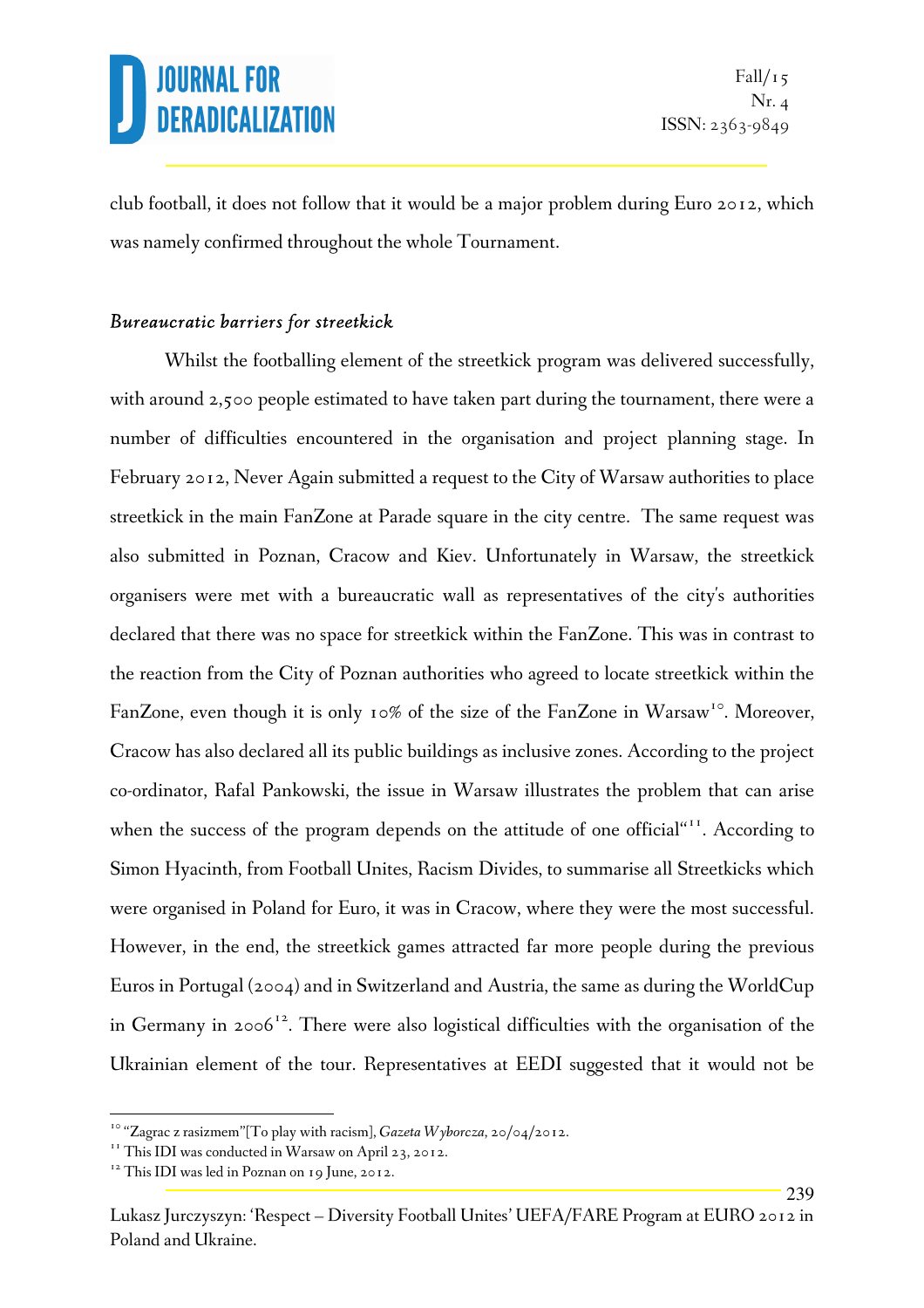advisable for FURD to transport their own game to Ukraine as it may be held up in customs, and it proved difficult to negotiate with officials responsible for the FanZone at Independence Square (Majdan) in Kiev to have the game present on more than four occasions. Mostly, due to a *"bureaucratic chaos, lack of coordination",* as it called Mridula Gosh, coordinator from East European Development Centre from Kiev<sup>13</sup>, the game was only allowed to take place for around two hours on each of these occasions, at the start of the day, despite the fact the FanZone was open for around 12 hours every day of the Tournament. This also had an impact on the amount of people able to participate. This was additionally emphasized by Mridula Gosh: *"It was a great regret because it is crucial to have enough time during streetkick not only to play but to talk with participants to be able to spread the flyers and to talk about anti-racism".* 

It was clear that the decision to finish up with the streetkick so early was caused by a bureaucratic, artificial barrier, especially when we take into account that the streetkick area was afterwards transferred to a regular and empty marching place. Furthermore, this decision to finish up with Streetkick so early was regrettable also because such high visibility of foreigners, in particular of African backgrounds at the main square in the city was very important for this FARE campaign's impact on Ukrainian public. Charles Assante-Yeboa, from the African Centre in Kiev, put it in this way: *"One picture speaks for 1000 words"*<sup>14</sup> .

#### *Role of football in fight against today's racism and in promotion of diversity*

The whole idea of streetkick introduced an extremely crucial question for the Respect Diversity: to which extent football can help in fighting racism? In this case, the

<sup>&</sup>lt;sup>13</sup> This IDI was conducted in Kiev on 11 June, 2012.

<sup>&</sup>lt;sup>14</sup> This IDI was conducted in Kiev on 11 June 2012.

Lukasz Jurczyszyn: 'Respect – Diversity Football Unites' UEFA/FARE Program at EURO 2012 in Poland and Ukraine.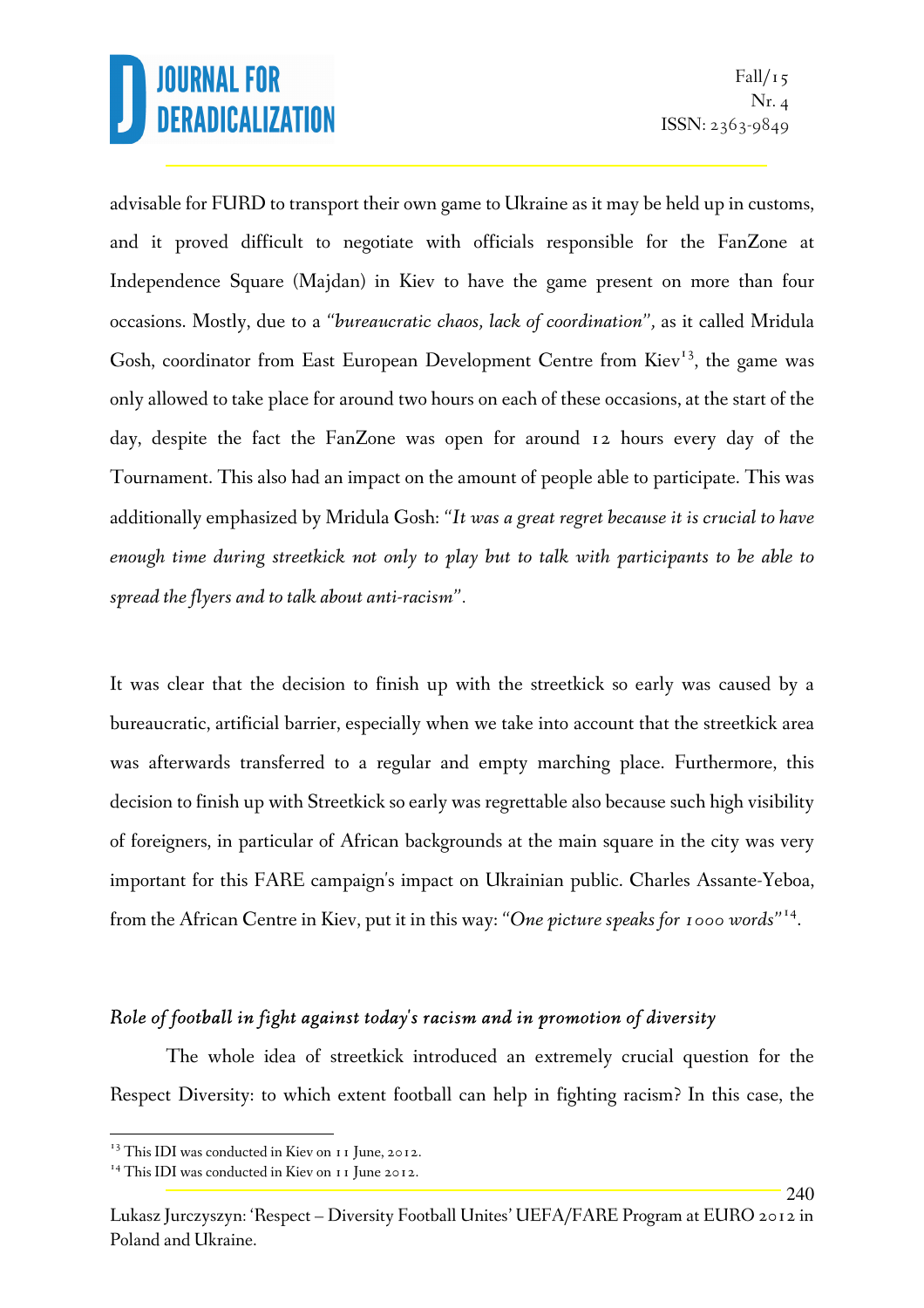241

empirical investigation pointed to a main result related to the high collective belief shared by all programme organisers in Poland and Ukraine, that football can be used as a means of challenging racism and far-right extremism. Some of our interlocutors/organisers, who are anti-racist activists not always related to sports, pointed that they have learned from Euro 2012 overall experience that sports events can be sometimes even more useful in this sense than cultural and scientific activities: Maryna Stepanova, from People's Ukrainian Academy put it in this way: *"I have tried several times to galvanise the members of ethnic minorities in Kharkiv without any success. For instance, I have organised several conferences and debates but only football attracts so many participants"<sup>15</sup> .* Mridula Gosh from East European Development Centre in Kiev highlighted her own experience in this subject*<sup>16</sup>* : *"Football has its own language, its own culture and it is not only sporting but most of all a social phenomenon. Football has science and culture around and you have to understand it in a professional way. Football goes much beyond sports, it affects economy and politics and international relations. You can spread a strong message through the football. By using football you can promote a lot of things like education and social integration – antiracist activity. Football can be used as a tool to promote something. Important. In the same way, transforming football you can transform the whole societies*. However, Mridula Gosh underlined that sports, such as football, should not be overestimated in fight against racism in general. This organiser of streetkicks in Kiev underlined that it takes time to provoke decisive changes: *"You cannot change a society by one or two our Streetkick. Such short action are more symbolic".* Like Issa Sadio Diallo, vice-president of the African Council in Ukraine from Kiev, put it in other way, that football facilitate contact between people like any other social activity: *"Football is a first step in relation that need to be developed by other* 

<sup>&</sup>lt;sup>15</sup> This IDI was undertaken in Kharkiv on 23 May, 2012.

<sup>&</sup>lt;sup>16</sup> This IDI was conducted in Kiev on 11 June, 2012.

Lukasz Jurczyszyn: 'Respect – Diversity Football Unites' UEFA/FARE Program at EURO 2012 in Poland and Ukraine.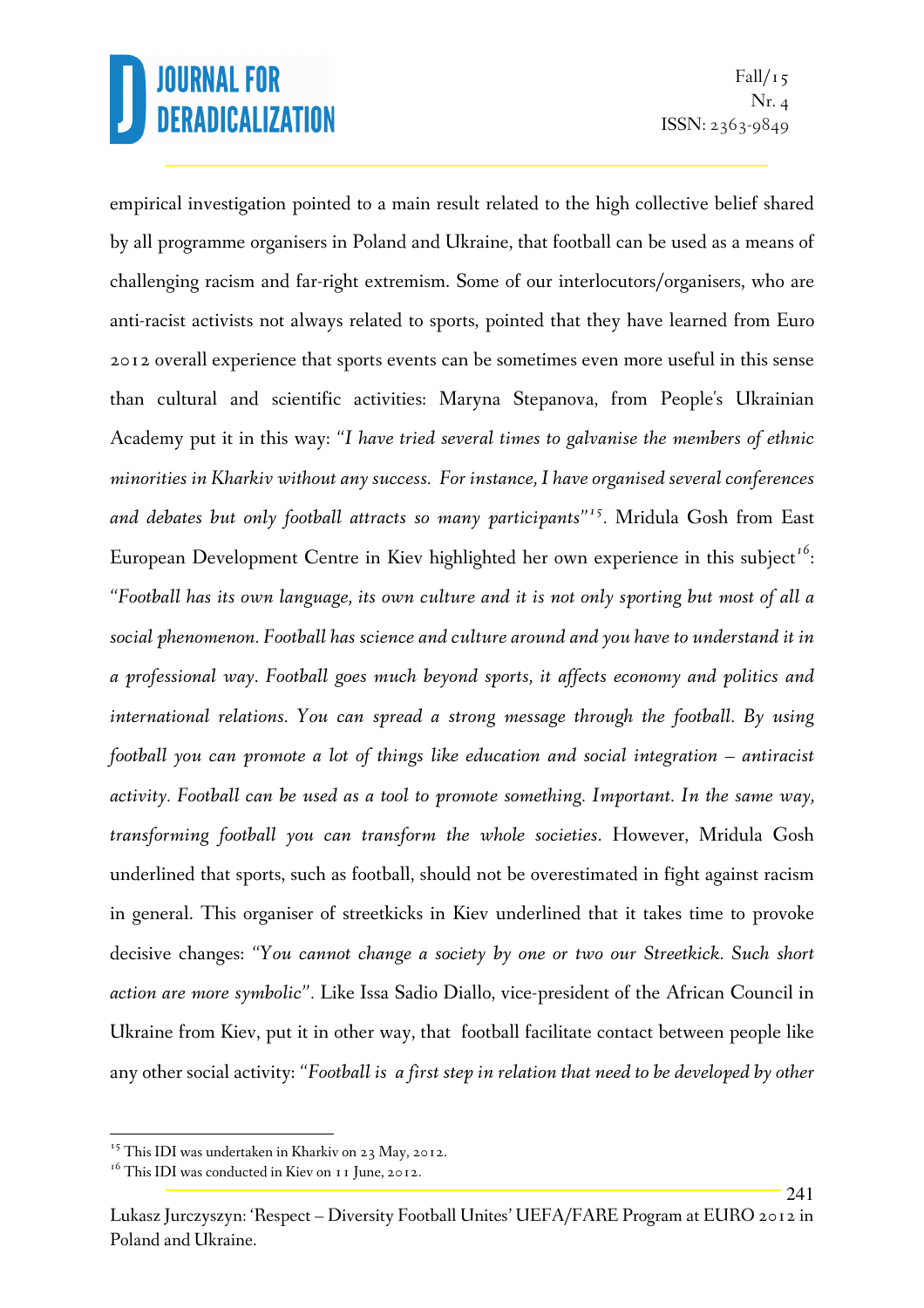242

*means like cultural, artistic and why not commercial events".<sup>17</sup>* To illustrate exposed above social dynamics, when asked about his streetkick experience, one Ukrainian participant/fan highlighted that: *"I have never talked to an African. I was surprised when I saw them here, at Majdan Square. I realised what was this event about and I enjoyed the idea of playing it. After I shaked a hand of African, no problem. It was fanny to play with them".* It demonstrates that even one or two-hour streetkick game can represent a unique occasion for first, and importantly, a positive experience of multicultural human relations.

Project officers from NA association were also asked about the role of football in fight against racism in general, in the frame of mini-Focus Group Interview  $(FGI)^{18}$ . To clarify, the approach of mini-FGI was thought as post-test method, which aimed to summarise the project with its officers. It is worth noting that concentrated dialogue amongst a small number of FARE activists is one of the main recommendations of the Evaluation Report of the Warsaw - Unite Against Racism Conference<sup>19</sup>. The participants of FGI agreed that mainly thanks to Euro their general anti-racist work would be more effective. The NA association has become more known publicly and new contacts with new important partners were established, which will facilitate next projects not only related to football. What is more, the role of anti-racist organisations can be even more important in football than in society at large, which consequently makes anti-racism in football more urgently demanded. This interesting point was highlighted in the Ukrainian context, by the organisers from Football Against Prejudices: *"The ultra-nationalists has started, since around 2009, to gather themselves mainly in the football clubs. So, if we wanted before to fight racism, it was more a youth problem situated outside the stadium. Today, in Ukraine, if* 

<sup>&</sup>lt;sup>17</sup> This IDI was led in Kiev on 11 June, 2012.

<sup>&</sup>lt;sup>18</sup> FGI was conducted in Warsaw on 6 July, 2012.

<sup>&</sup>lt;sup>19</sup> Unite Against Racism Conference, 3-4 March, 2009. Evaluation Report, Schwery Consulting, Biel/Bienne, July 2009, p. 17.

Lukasz Jurczyszyn: 'Respect – Diversity Football Unites' UEFA/FARE Program at EURO 2012 in Poland and Ukraine.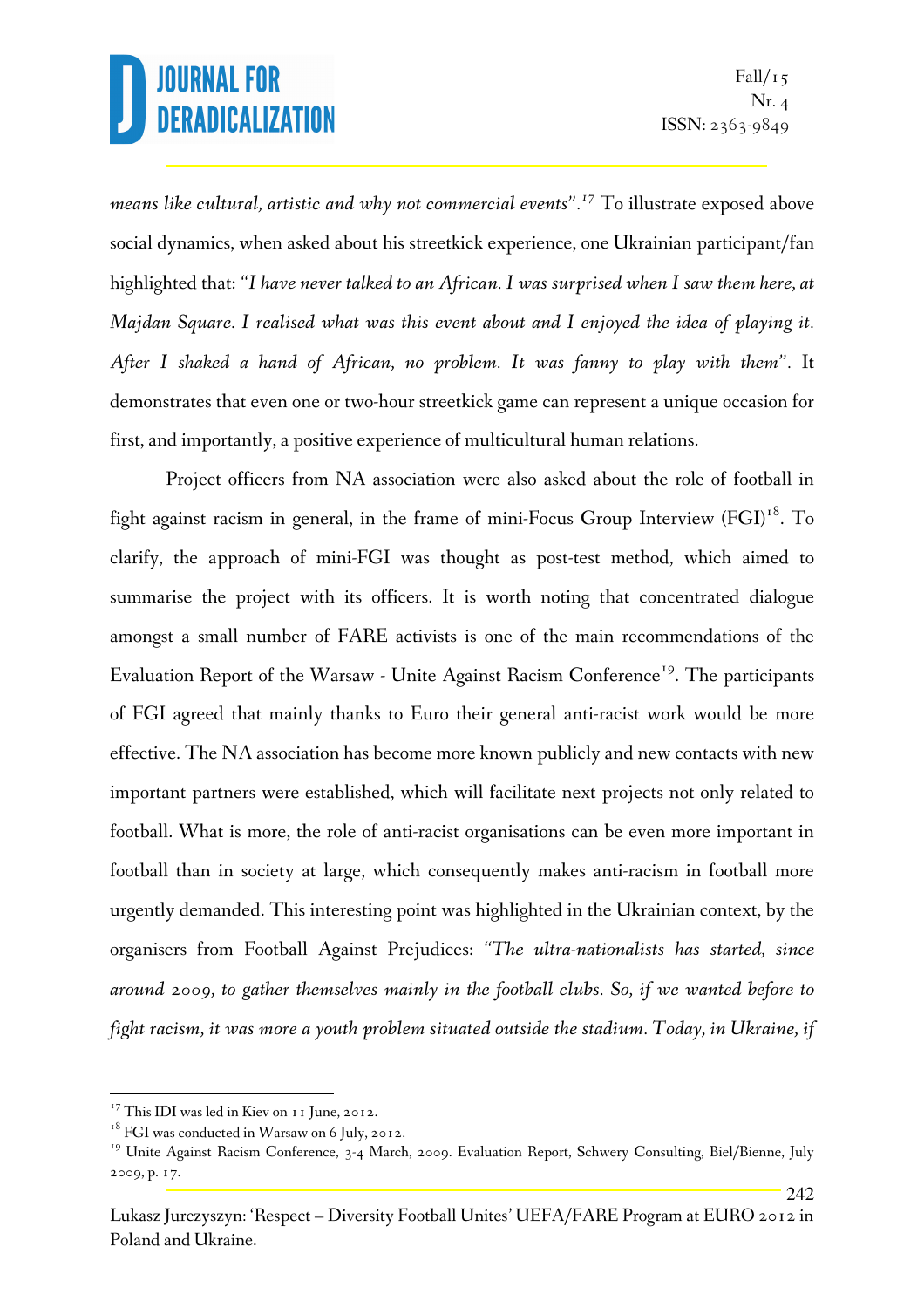243

*you want to fight racism in our society, you should focus on the fan culture<sup>20</sup> .* In addition, this social dynamic appropriate for Ukraine is similar for the Russian society. However, in this country, there is another important reason for ultra-nationalists to galvanize informally within football clubs. This is linked to extremely repressive police control in relation to radical Russian youth<sup>21</sup>. Finally, the IDI with an adult fan (Kamil, student, 20 years old) undertaken in Warsaw demonstrated to which extent such important football tournament can develop multicultural attitudes in a deeper sense amongst individuals living in the contemporary cities. The heritage of modern urban sociology has already informed us about the role that global circulation of national imaginaries via international media plays in the individual perception of urban life<sup>22</sup>. The personal subjects throughout the Internet or TV observe others, different societies situated in different cities and become influenced by them. For instance, the individuals can find out about the habits of Americans who live in multi-ethnic New York and try to copy their open minded attitude and behaviour, lifestyles. In this case, this process did not need the intermediary of the international media but was happening "in reality" in Warsaw, therefore was more powerful for Kamil, who said: "*Warsaw has become much better city. In general, I love my town but with all these foreigners of different ethnic backgrounds it is even better. It was like on TV in other countries. I had not travelled so much in my life like others but the World just came to me in Warsaw. I could speak with Spanish, Greeks or even with Brazilians! I wish that one day Warsaw were such every day<sup>23</sup> .* 

 $\overline{a}$ 

<sup>&</sup>lt;sup>20</sup> This IDI wad conducted on 12 June, 2012.

<sup>&</sup>lt;sup>21</sup> Lukasz Jurczyszyn, "Pilkarski stadion: wspolczesny bastion rosyjskich radykalnych nacjonalistów"[Football stadium: bastion of contemporary Russian radical nationalists], Magazin *Never Again*, spring 2012, No. (20), specially devoted to EURO 2012, p. 34-35. The author studied empirically racism and far-right extremism in Russian football for several years.

<sup>&</sup>lt;sup>22</sup> Saskia Sassen, *The global city: New York, London, Tokyo*, Princeton, N.J. Princeton University Press, 2001; and Arjun Appadurai, *Modernity at large: cultural dimensions of globalization*, Minneapolis, University of Minnesota Press, 1996.

<sup>&</sup>lt;sup>23</sup> This IDI was led in Warsaw on 27 June, 2012.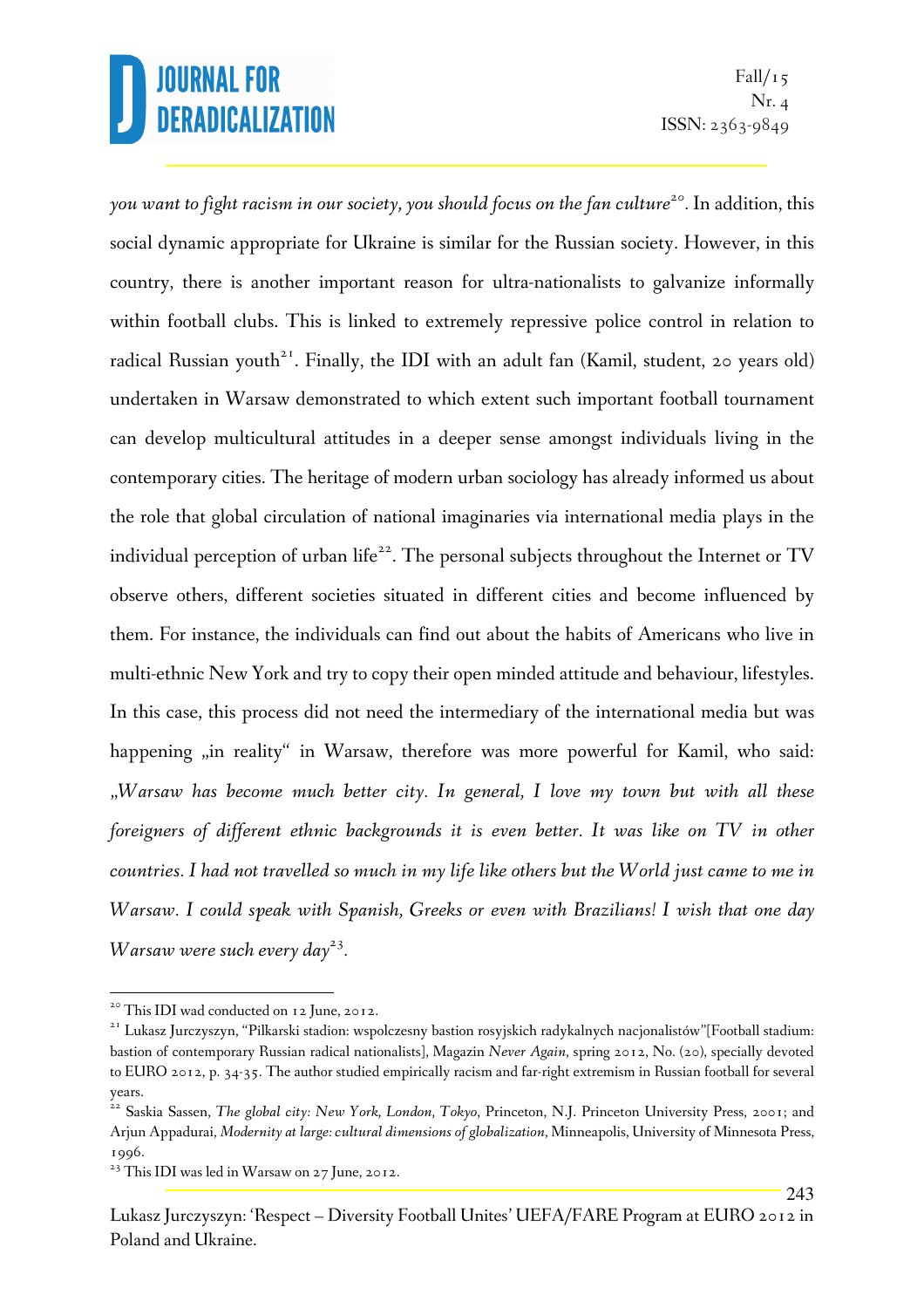244

#### *Rise of sensitivity to racist discourse: Figurski's hate speech*

UEFA fired Michal Figusrki, a popular Polish radio journalist, for his racist, anti-Ukrainian comments after the match England *vs* Ukraine. As a result, Figurski could not be, as agreed before, a master of ceremony of semi-final game at the National Stadium in Warsaw, which was officially dedicated to the Respect Diversity campaign. More precisely, Figurski - with another journalist, Kuba Wojewodzki -, on 12 June, during their live programme on the Radio Eska joked offensively about the Ukrainian women, for instance, saying that "he might have raped them". Furthermore, this hate speech provoked an adequate reaction of Ukrainian Foreign Ministry, which protested and demanded public apologies for unacceptable statements that offended the honour and dignity of the Ukrainians<sup>24</sup>. The National Council for Television and Radio of Poland also recognized that the journalist's words were a demonstration of xenophobia and were not just blatant rudeness, but a typical hate speech<sup>25</sup>. In this context, such appropriate reactions and decisions of several subjects like: UEFA, National Council for Television and Radio of Poland and the divers representatives of public opinion, illustrated the rise of public sensitivity to racist discourse in both Polish and Ukrainian societies. Without any doubt, this rise of sensitivity was also linked to the special atmosphere created by the Respect Diversity-Football Unites programme during the Tournament.

#### *Riots between Russian and Poland fans in Warsaw*

l.

Another turning point for the Respect Diversity in Poland was linked to the riots between Russian and Poland fans, which clashed with each other and police ahead of group match in Warsaw on 12 June 2012. Like in most cases of riots, such collective violence

<sup>&</sup>lt;sup>24</sup> www.kyivpost.com/content/ukraine/kyiv-demands-public-apology-from-polish-djs-for-in.html.

<sup>&</sup>lt;sup>25</sup>www.radaetykimediow.pl/index.phpoption=com\_content&view=article&id=230:stanowisko-rem-z-24-czerwca-2012-r&catid=33:nasze-stanowisko&Itemid=40

Lukasz Jurczyszyn: 'Respect – Diversity Football Unites' UEFA/FARE Program at EURO 2012 in Poland and Ukraine.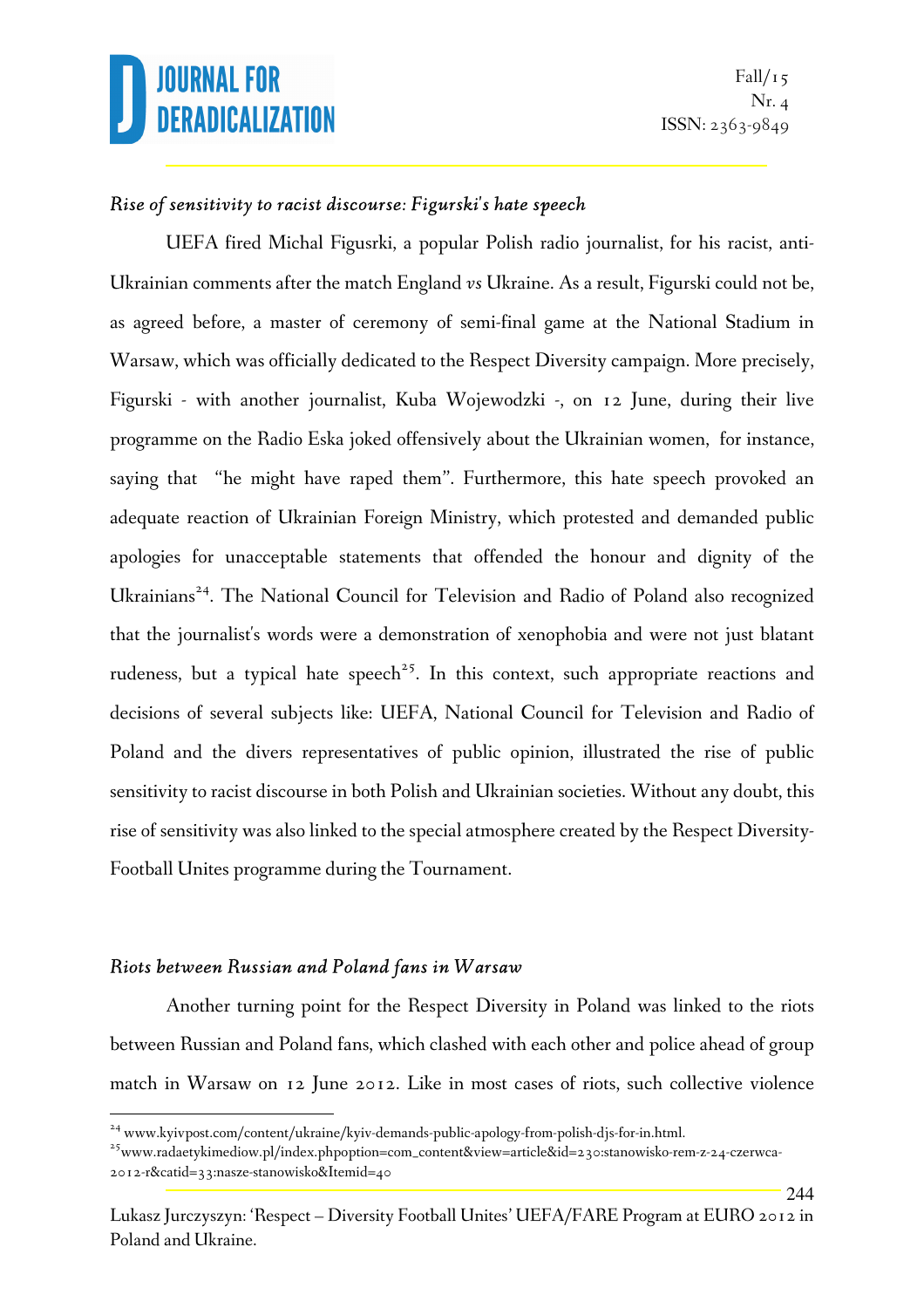l.

245

cannot be explained by pure hooliganism but more as national hate motivated violence<sup>26</sup>. The organizers highlighted that except for this scandalous violence there were also taking place not less scandalous behaviours of Polish ultra-nationalist football hooligans such as: "fishing" the Russian flags or "checking" the Russian names by asking to expose the tickets. The interviews and surveys undertaken in five Polish cities confirmed that the hooligans motivated by racism and nationalism were not only from Warsaw, but they came from numbers of Polish cities. In this context, it seemed that namely following such concerns raised about Euro 2012 being held in Poland and Ukraine because of the possibility of racist and far-right activity, and as part of an extension of the monitoring activities carried out as part of the East Europe Monitoring Centre, UEFA agreed to support a full monitoring program during the tournament. This meant that for the first time at a major football tournament, two independent monitors, appointed by FARE were present at each match to report back on any racist, far-right or other discriminatory behaviour or activity that took place. Looking back to these shameful events, it was particularly shocking, when Polish young football fans and/or hooligans were attacking Russian families around the City Centre. At the same time, so many of them, define themselves as "true patriots". On the other hand, these events should not chock so much, taking into account previous similar events that had occurred during the Independence Day, which once again illustrated political and destructive potential of the groups of fans infiltrated by ultranationalist movement. The most active and numbered were namely the football supporters. These extremist and destructive demonstrations (two TV tracks were completely burned) were supported by several football clubs such as Lechia Gdansk or Slask Wroclaw. The organizers of the Respect Diversity-Football Unites programme highlighted in interviews

<sup>26</sup> Lukasz Jurczyszyn, *Violences urbaines. Une comparaison: France, Russie, Pologne*, Presses Académiques Francophones.

Lukasz Jurczyszyn: 'Respect – Diversity Football Unites' UEFA/FARE Program at EURO 2012 in Poland and Ukraine.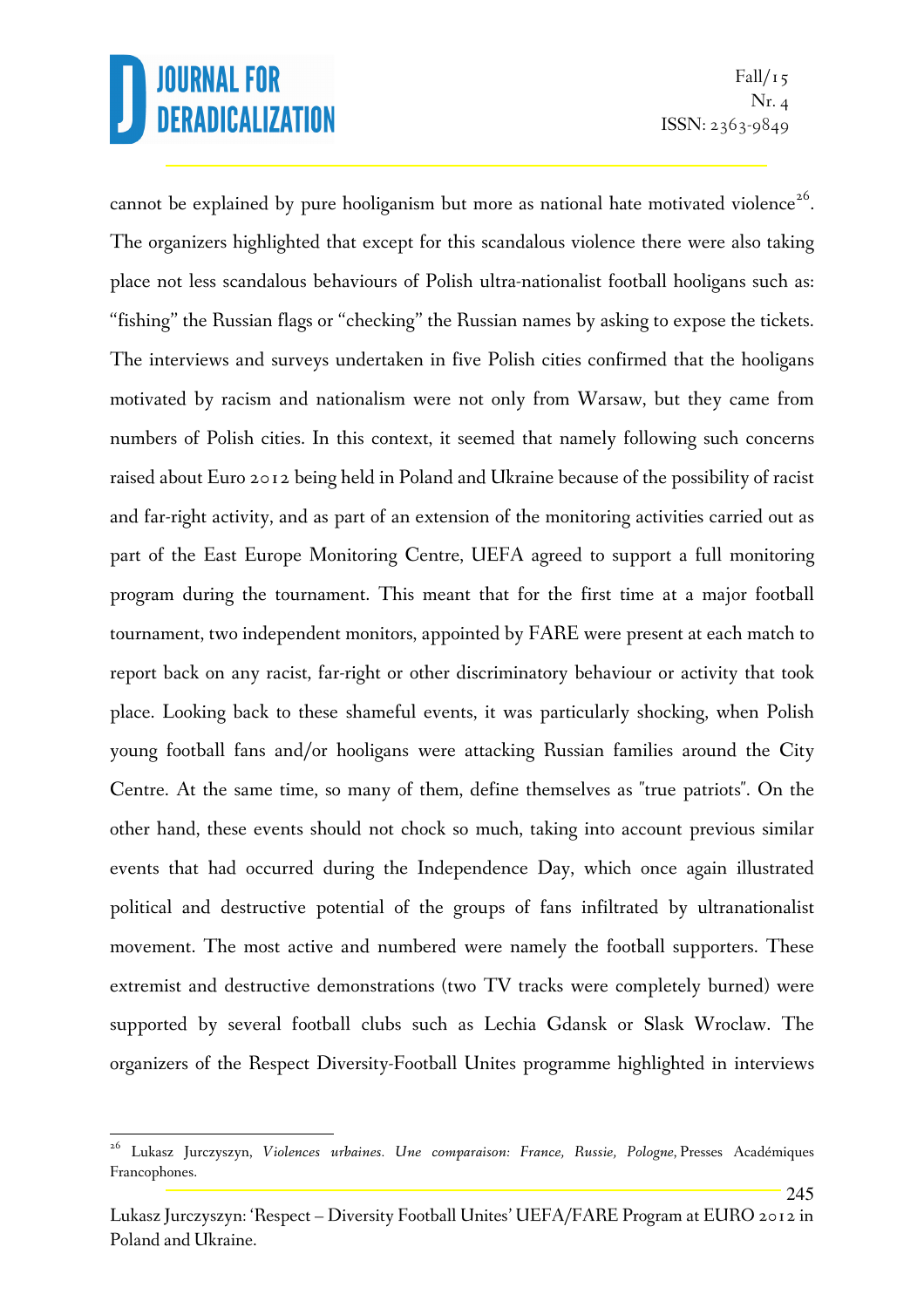246

that the context of Independence Day was important during the period of preparation for Euro.

#### *The changes within institutional practice provoked by the program*

The low related to the hate crimes has been established for many years both in Poland and Ukraine. Although, this legislation had been used very rarely for many years either, especially according to the football context but not only. Rafal Pankowski said that there has been a change and, in particular during the preparation period for Euro *"the right institutions visibly started to react adequately": "A positive influence on public service is visible both in Poland and in Ukraine, which is also related to the ongoing pressure of public opinion in those countries. For instance, the list of forbidden racist and fascist symbols had been established in both countries and there has been visible improvement in using it. The overall direction has been going in the right direction"<sup>27</sup> .* Other example, the organisers from Football Against Prejudice declared that due to publishing of monitoring with FARE/Never Again network<sup>28</sup>, they became more recognized by Ukrainian Football Association. Since then (2011), their "initiative" (they prefer using this name than "organisation", because they want to act in less "formal way") has been finally collecting pure data, which they could present as an example of the gravity of the problem of racism and neo-fascism in the Ukrainian football. In the majority of cases, such presentation is quite chocking for football officials. Since then, as activists, they have been treated in more "serious way", which represents a crucial improvement of their relation with football officials in Ukraine. In the same way, the organisers from Football Against Prejudices

 $27$  This IDI was led in Warsaw on April 23, 2012.

<sup>28</sup> Rafal Pankowski (red.), *Hateful: Monitoring racism, discrimination and hate crime in Polish and Ukrainian football 2009-2011*, East Europe Monitoring Centre, Warsaw-Kyiv-London, 2011.

Lukasz Jurczyszyn: 'Respect – Diversity Football Unites' UEFA/FARE Program at EURO 2012 in Poland and Ukraine.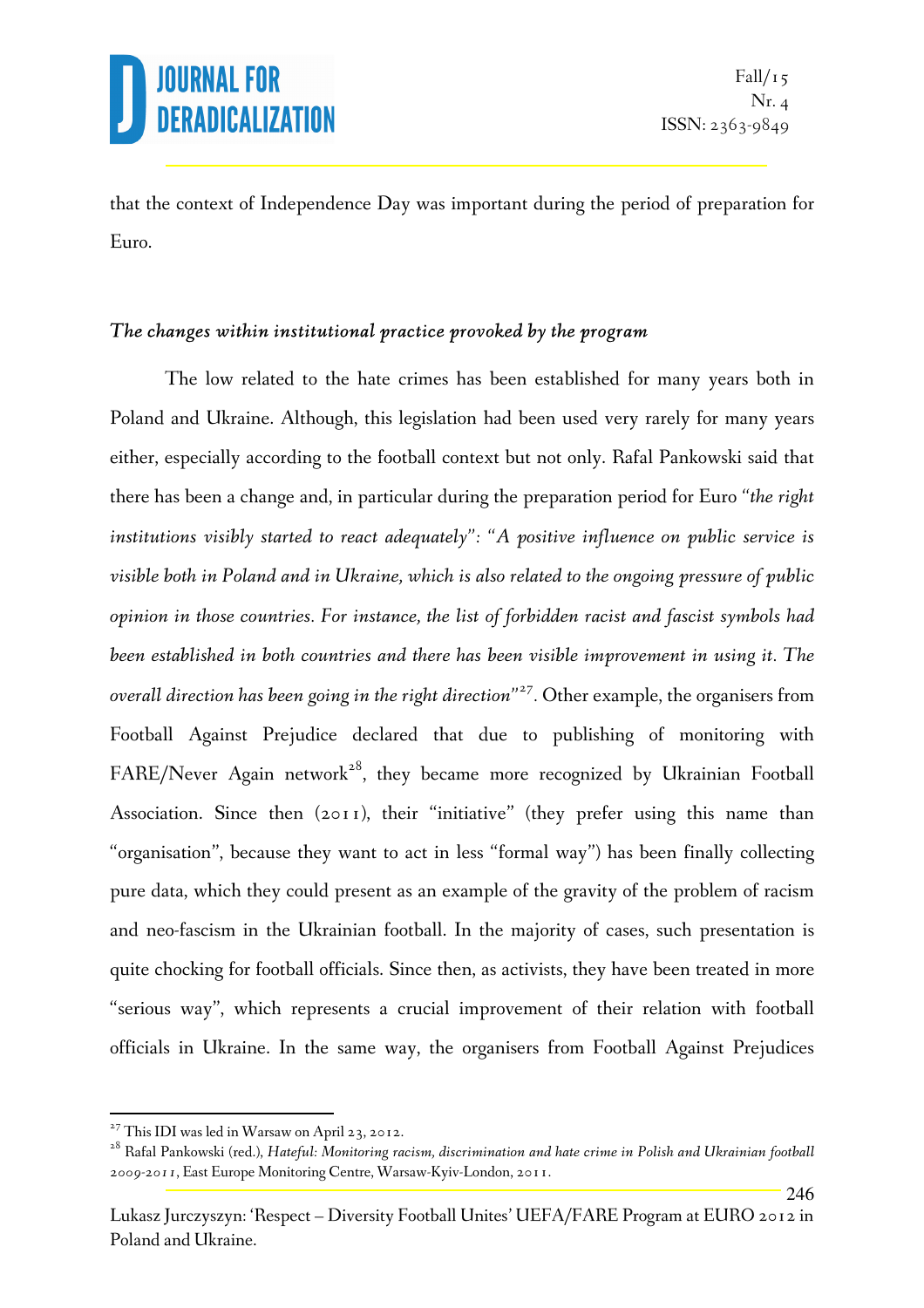247

underlined that they have been treated in better way also due to the fact that they have been acted in conjunction with such serious and internationally recognized partner as FARE.

 For the quantitative data, at first, fans questioned in the frame of the omnibus survey in the Fan Zones and Camps of five key cities in Poland (Warsaw, Poznan, Wroclaw, Gdansk and Cracow), were asked two questions concerning the Respect Diversity-Football Unites campaign. The first asked respondents, if they generally had heard about the Respect Programmes connected with the Euro2012. Nearly half (43,9%, 439 of 1000) answered that they had. The second asked which of the Programmes in the framework of Respect they had heard about. Here, over half (53%, 120 of 227) indicated the Respect Diversity-Football Unites programme, which means that the programme was the most

**Which of the Programs in the framework of Respect have you heard about ? N=227**



visible among other Respect projects. Similar statistical results were reported after Euro 2008 in Austria and Switzerland, where over half (106 of 194) questioned fans had heard about the Unite Against Racism Campaign. Moreover, only in Switzerland, a national

Lukasz Jurczyszyn: 'Respect – Diversity Football Unites' UEFA/FARE Program at EURO 2012 in Poland and Ukraine.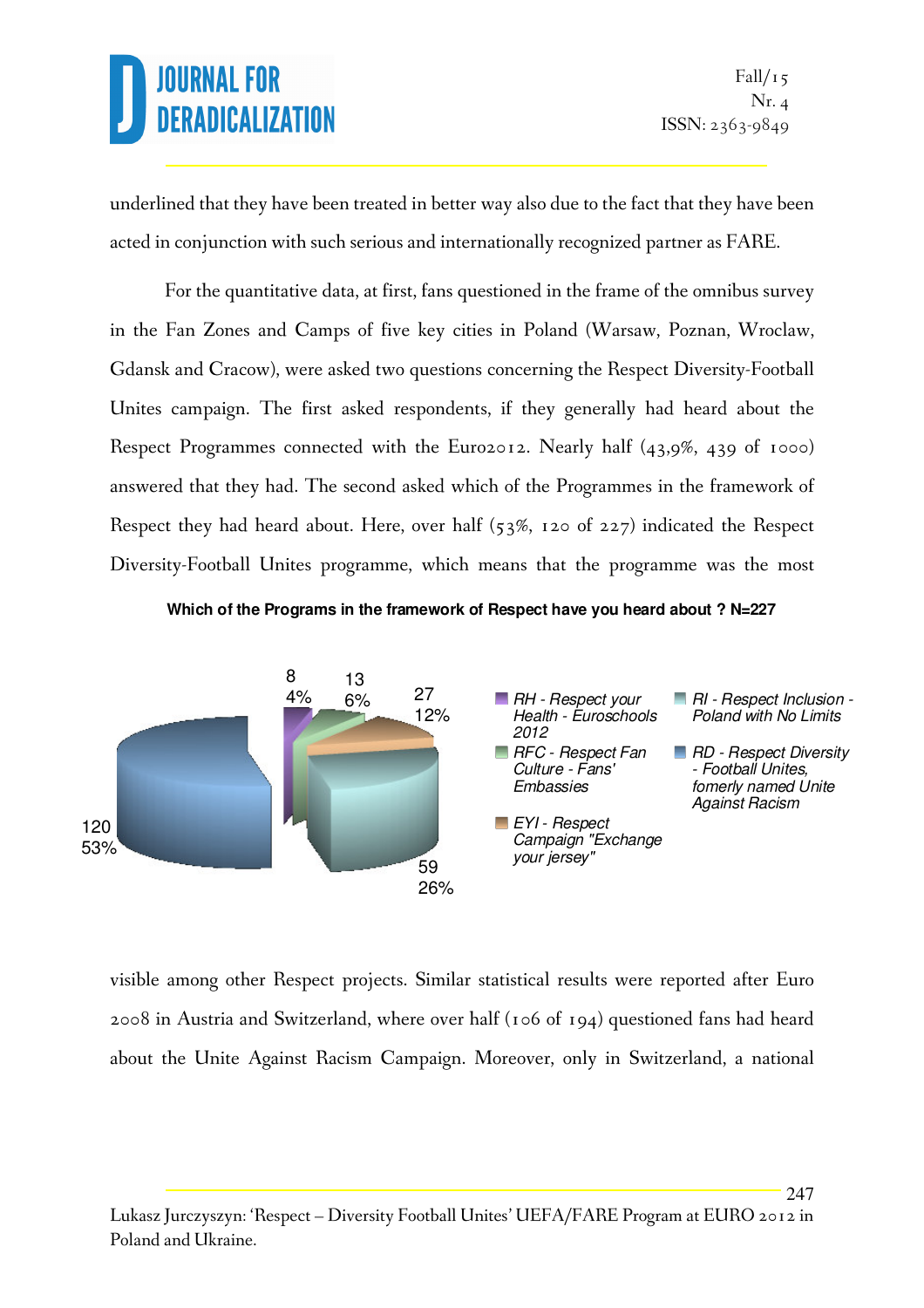# RADICALIZI

survey showed that over half of the population  $(54%)$  was aware of the Unite Against Racism project<sup>29</sup>.

 Secondly, an exit-poll (N=200) with fans at the Stadiums and FanZones/FanCamps areas in four host cities in Poland showed that:

- 1. 56,2% had heard about the Respect Diversity programme.
- 2. When asked where they had found out about it, the resulting frequencies were: 36,9% TV, 21,1% Internet, 20,1% Public space, 10,3% radio, 6,9% Newspaper, 3,8% Social Network, 1,7% Never Again Association.
- 3. 32,8% participated in the programme and almost half of them (46,9%) in the frame of the Inclusive Zones. Streetkick scored the second position with 42,8%.

This result was dedicated to the fact that our national survey was done exclusively in the

#### **Have you heard about program Respect Diversity? N=439 Have you heard about program Respect Diversity? N=1000**



l.



248

Fans Zones and Camps - amongst mostly aware and interested people. In addition, 87,5% of such respondents were satisfied about the quality of such RD activities.

4. The survey proved that our respondents – the public at the Fan Zones and Camps were aware enough of the objectives of the RD programme. When asked about the main aims of the RD programme,  $32,1\%$  pointed that it was "to celebrate diversity and the power of football to unite across difference of race, ethnicity, religion, nationality, etc.", 23,9%

<sup>&</sup>lt;sup>29</sup> UEFA EURO 2008, Football & Social responsibility Evaluation Report, Schwery Consulting, Biel/Bienne, October 2008.

Lukasz Jurczyszyn: 'Respect – Diversity Football Unites' UEFA/FARE Program at EURO 2012 in Poland and Ukraine.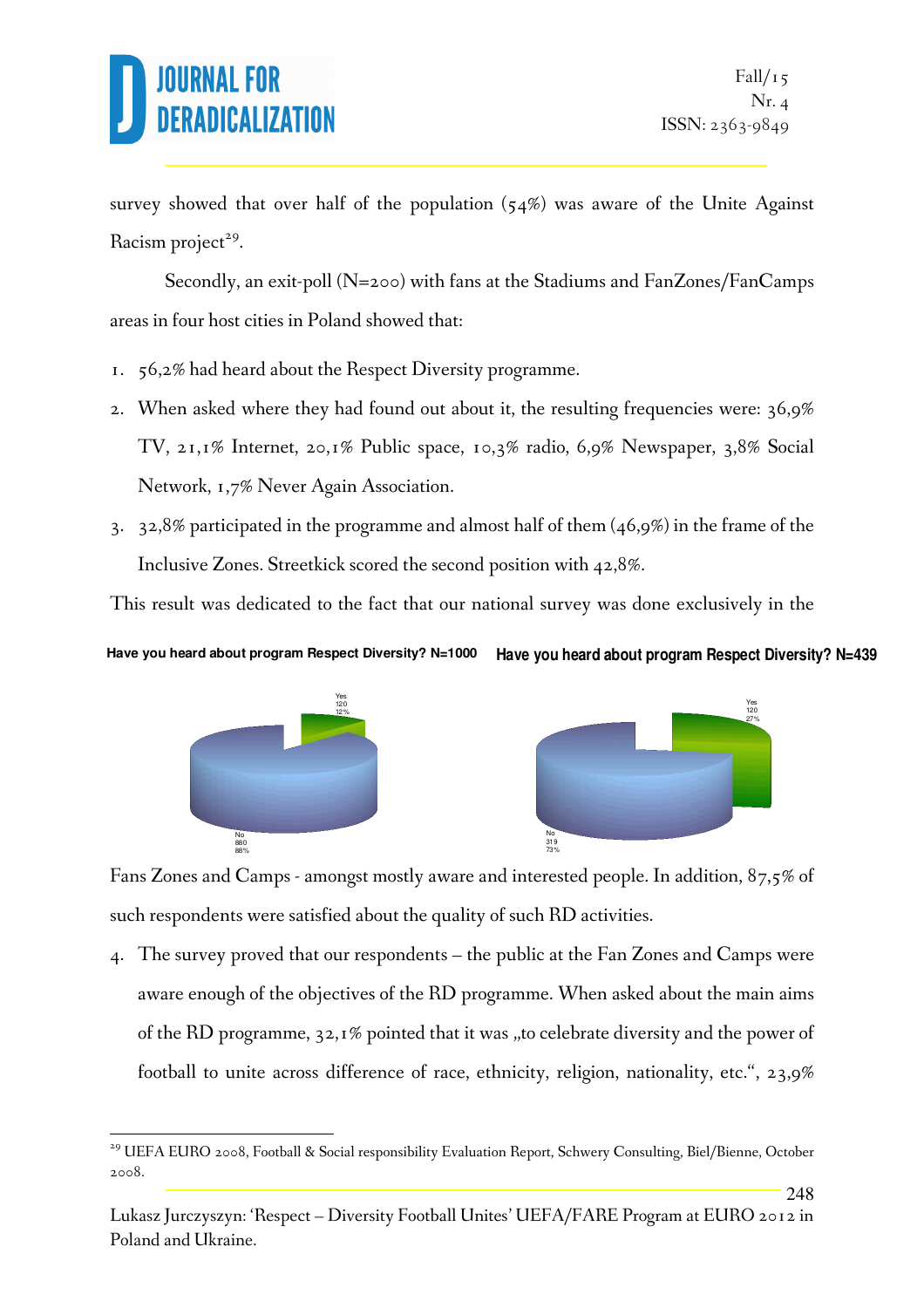249

marked that it was "to educate the society about the culture differences", and 13,9% that it was "to monitor and address discrimination, racism, intolerance and the presence of the far-right". It is worth noting that only 6,7% of our respondents thought that the main aim was to provide "entertainment during the EURO 2012" and that 4,6 % declared that it was "to enlarge the cooperation between Polish and Ukrainian societies".

- 5. 89,9% had not hear or witnessed a racist incident during the Euro and consequently 10% pointed that they had, which confirms an overall positive atmosphere of the Tournament in terms of problems related to racism and far-right extremism.
- 6. When asked if such antiracist campaign can decrease the level of racism at the Polish stadiums, 76,3% promisingly agreed, 23,1% disagreed and 0,5% did not know what to say.
- 7. 86,8% rated that the Respect Diversity programme should be more extensive during Euro and 85,9 % declared that there should be more such initiatives after the Tournament and only 3% thought the opposite. These answers clearly illustrate a significant public acceptance and also need for such antiracist programmes not only in football but in general.
- 8. When asked which institutions, organizations, should be responsible for anti-racist activities in Polish football, surprisingly 16,2% pointed UEFA, 14,1% FIFA and only 11,4% PZPN. In fact, it proves that there is more trust in this matter in foreign, more professional football institutions than national ones. In this context, the other important result is that our respondents placed almost at the same level football clubs (12,3%), police  $(11,8\%)$  and justice  $(11,4\%)$  as subjects responsible for anti-racist activities in Polish football. Just as the institutions of such strong social control are appealed to fight racism in sports, it proves the high level of gravity of the situation from the society perspective.

Lukasz Jurczyszyn: 'Respect – Diversity Football Unites' UEFA/FARE Program at EURO 2012 in Poland and Ukraine.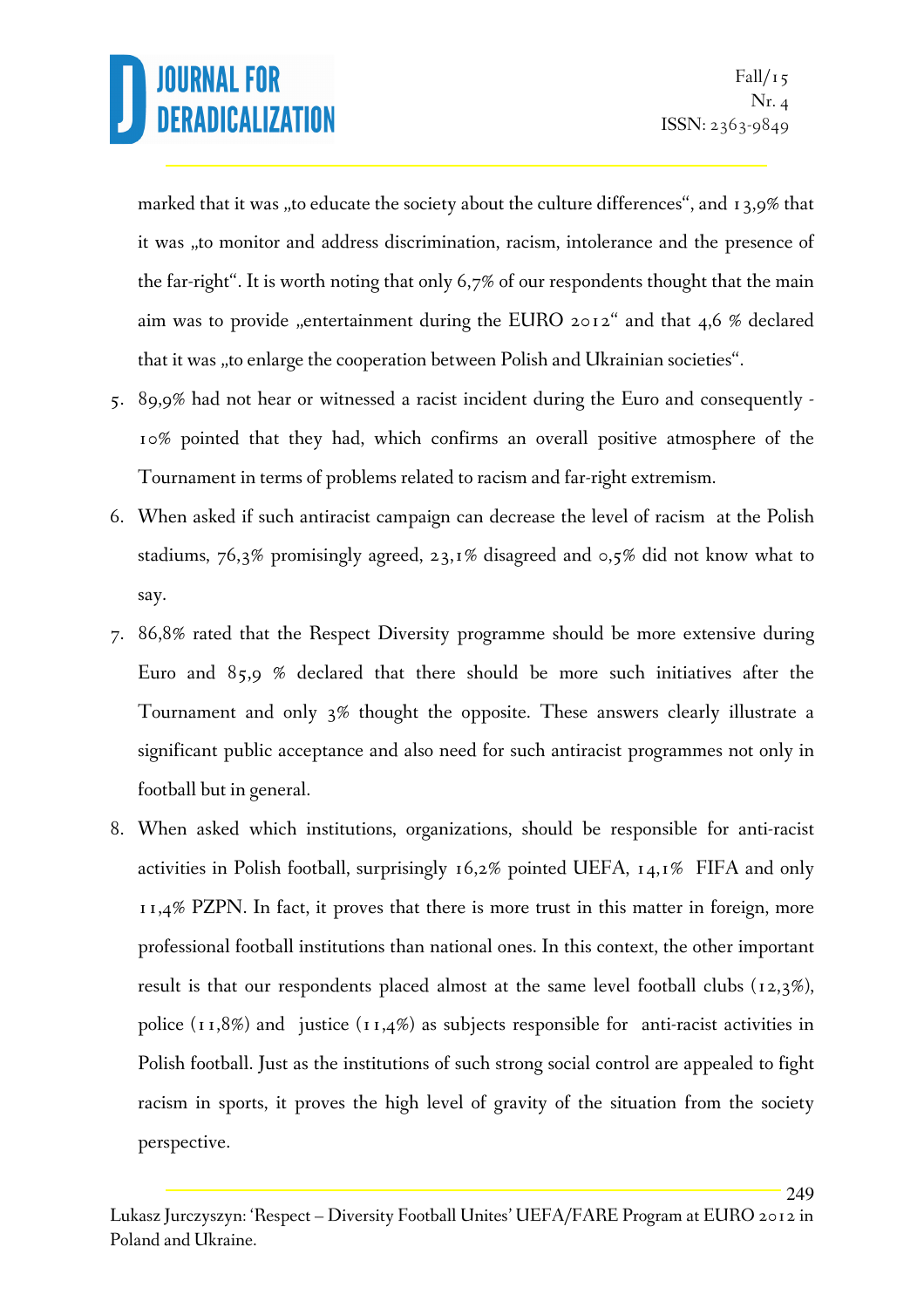250

9. Finally, results demonstrated that Polish adult visitors of FanZones and Camps described the gravity of racism and ultranationalism at the national stadiums as social problem which can be defined as "particularly serious." Only 2% described this problem as being "insignificant". In this context, it is interesting that the majority of our respondents (almost 60%) thought that there is a far enough or sufficient level of awareness of racism and far-right movement activity in football in Polish society. But all together almost 40% of them stated the opposite.

Consequently, both tables inform us about a very important current social dynamics in the subject: In general, not only society is aware of the problem but thinks it is fair serious. Concluding, it is crucial to underscore, that 50% of our respondents were highly educated people, 46,5 % with a secondary and only 3,5 % with a primary education. It means that the FanZones and Camps in host cities in Poland attracted better than less educated citizens.

#### Final Conclusions

To conclude, taking into account, firstly, the key aims and objectives of the Respect Diversity program of activities for Euro 2012, and secondly, the quality of their realization since 2009 up to the end of the Tournament, this UEFA CSR project was more than successful. For instance, one of the main objectives of the Respect Diversity was to minimalize risk of racism. In fact, during 31 matches, not only the FARE monitors reported merely 13 racist incidents (Poland 9 and Ukraine 4) but there were 100% direct action taken. More precisely, five incidents were related to racist or homophobic comments or chanting and eight related to the displaying of racist/far right banners. To date, UEFA has imposed fines for eight of the incidents (one in Ukraine and seven in Poland). This system proved that worked well in both countries but we can highlight that according to indicated numbers and hooligan/nationalist violence that took place in Warsaw, the Polish case was

Lukasz Jurczyszyn: 'Respect – Diversity Football Unites' UEFA/FARE Program at EURO 2012 in Poland and Ukraine.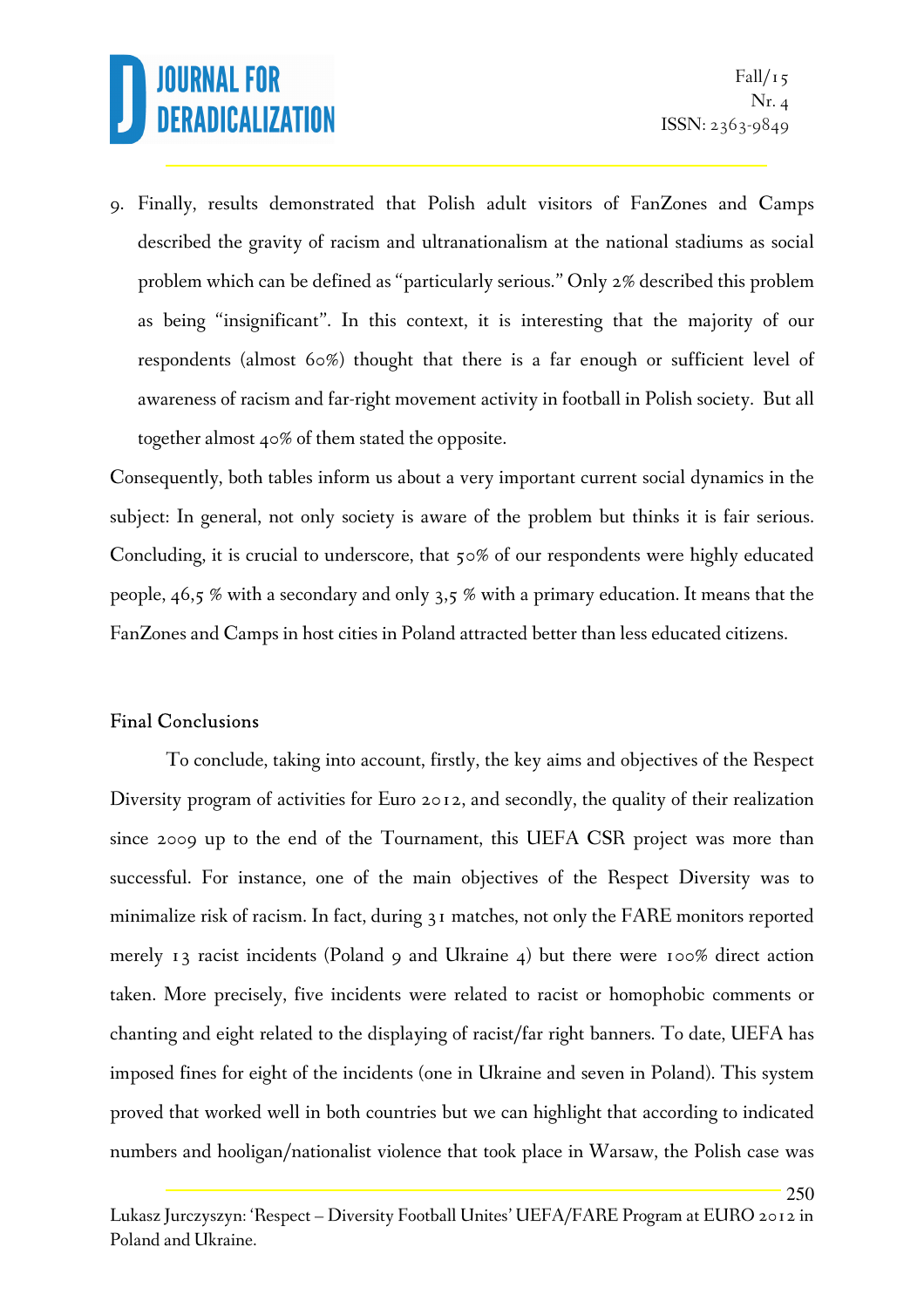251

more complicated than the Ukrainian, in contrast to many pre-Euro previsions. In general, the overall impression of Euro is positive in spite of pre-tournament preoccupations concerning the threat of attacks by racists and ultra-far-right nationalist, just to mention the BBC *Panaroma* content. Nevertheless that the Respect Diversity program of activities was divided on two parts, there are several following practical consequences of the project, which are the indicators of success and also constitute a very important legacy of the project: In both, Poland and Ukraine, all persons, who were trained how to counteract against racism and radical nationalism, in order to maintain public security in football stadiums, could ultimately serve both societies on the occasion of the various national or international football championships in the future. This training module was prepared specifically for UEFA Euro 2012.

It is evident that through the Respect Diversity project a high level of awareness of existence and danger of racism and far-right activity has been raised amongst the general public in Poland in particular. In a mono-ethnic country such as Poland an important access to the public with multicultural message may have an effect on the attitude and actions of political and administrative decision makers in the future and may help them embrace these types of activities, for instance in dealing with the current immigration crisis in Europe. What is more, the organizers of the Respect Diversity from two host countries, for the first time on such a large scale, were cooperating systematically since 2009 and this collaboration could have its impact in an important support that Polish citizens and politicians proved helping Ukrainians during their recent democratic revolution.

Finally, the interviews the project officers often underlined the improvement of their professional experience. Leading the Respect Diversity programme represented a huge development in their career. There was so much work to be done that, as one of them said, *"I had never worked so hard in my life. There will be so much to transfer to my kids".* The

Lukasz Jurczyszyn: 'Respect – Diversity Football Unites' UEFA/FARE Program at EURO 2012 in Poland and Ukraine.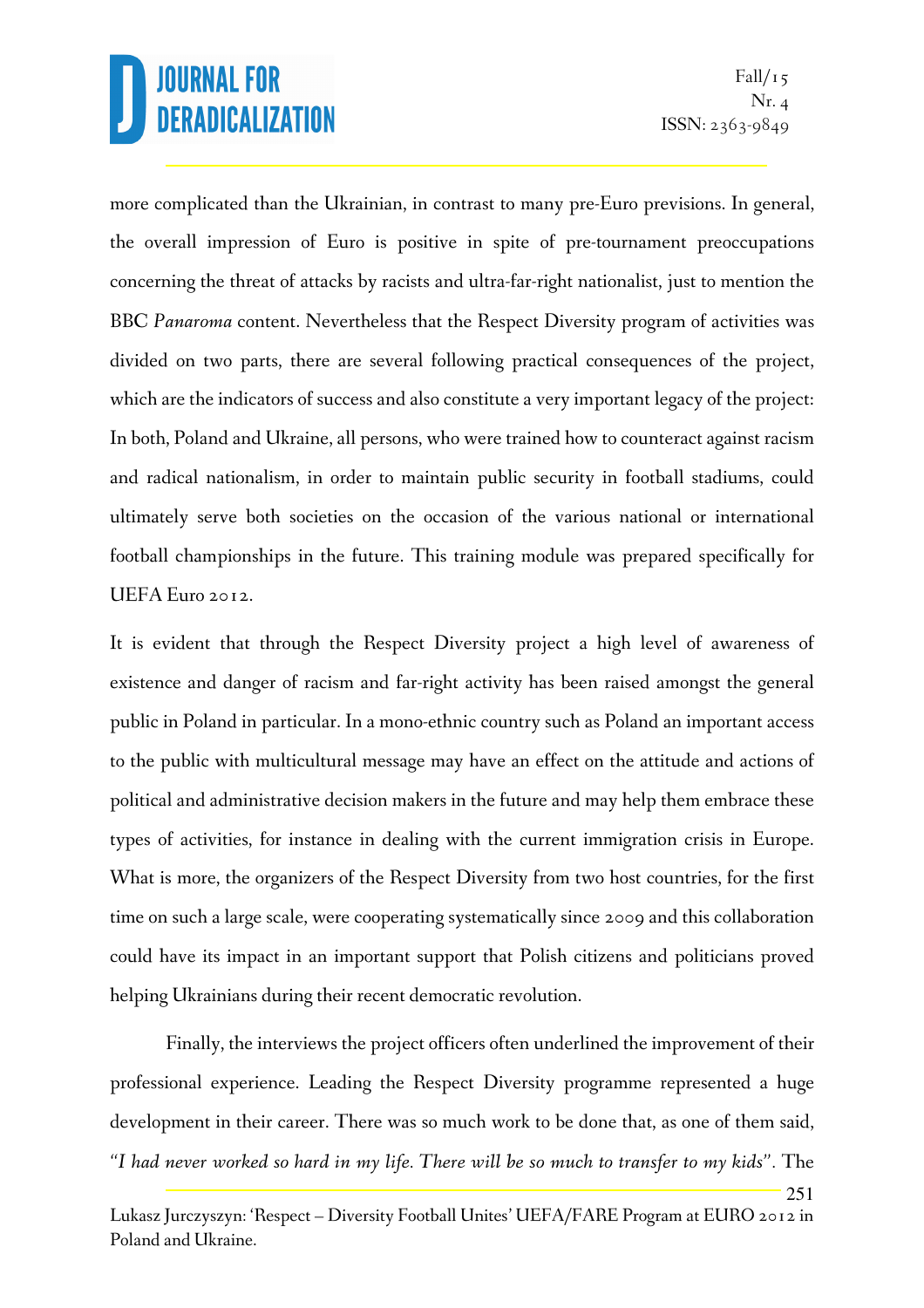252

project officers accentuated that thanks to Euro 2012, there appeared several changes in their practice. Firstly, in Poland, the institution such as police and justice gave more respect and confidence to project officers comparing to the pre-Euro period. Secondly, the project officers from NA association confirmed that thanks to Euro their volunteering database has been grown without any precedence and these persons will serve in future anti-racist projects.

#### Recommendations for UEFA, FARE and host countries

First of all, recommendations are made on the basis that FARE with conjunction with UEFA and Never Again Association can and should continue to play a big role in the fight against racism not only in football but on a global stage. Euro 2012 in Poland and Ukraine, proved that thanks to financial, logistics and promotional capacities of UEFA, this fight can be both successful and promising. The author had been analysing racism in French society since 2005 and the need for this campaign in France is not less even if compared with the Eastern European societies.

Indeed, the main functional barriers represented a bureaucratic one, which were mostly provoked by the officials of middle or lower level like in the case of the streetkick in Warsaw and Kiev. But it is recommended that streetkick games should be held always in the right place of the city. This fact would assure the maximum amount of people able to participate.

According to practical recommendations, UEFA agreed that for the first time at a major football tournament, two independent monitors, appointed by FARE were present at each match. These monitors should have a free access to different sectors of the stadiums, which was not always the case, limiting their work. For instance, the monitors not always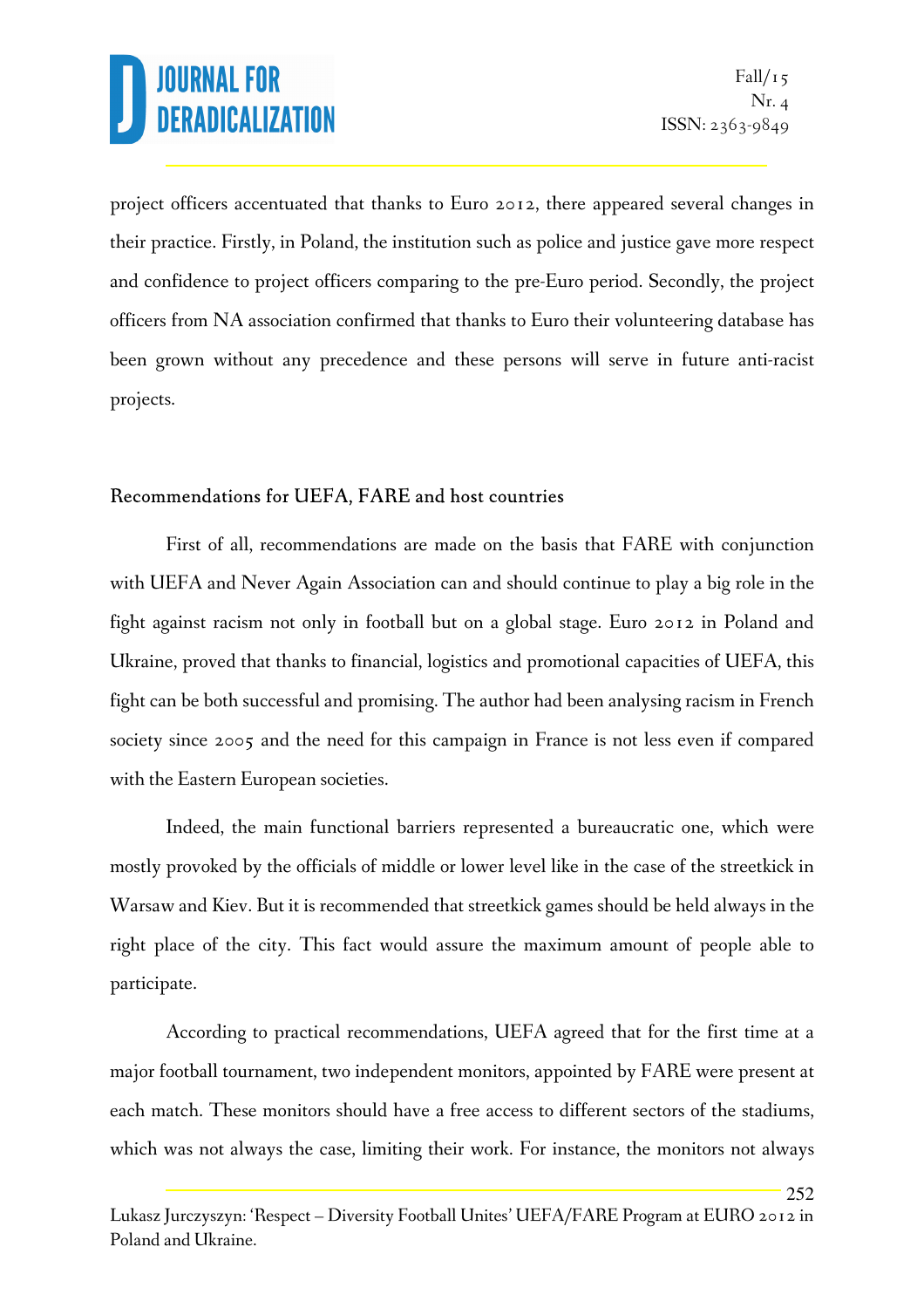253

were allowed to enter to the spectator sectors; which could provoke limitations to their work. In that case, they were allowed only to walk along the passages behind the spectators sectors. It was the case in Kiev and Donetsk. On the other hand, the bad practice of limitation of space for FARE monitors depended also on the precise stadium infrastructure, namely the organisation of VIP areas. In this context, monitors also could not freely move within the stadium which limited their working space to only one sector of the stadium -  $\frac{1}{4}$ of the tribune.

 Around 80 applications were received, and 30 monitors were appointed. All monitors were chosen because of their previous experience in monitoring racist and far right incidences. A number of monitors were chosen because of their specific knowledge of fan culture and far-right activity within one of the countries competing in Euro 2012, whilst others were chosen because of their wide and general international experience. However, it is recommended for UEFA and host countries to focus more on improvement of conditions of the monitor's work. Firstly, the local/national monitors should be trained for and during the national and international championships to gain their necessary experience. Secondly, there should be more national football games covered by the anti-racist monitoring in Poland and Ukraine. This would be a good improvement of the monitoring in this region.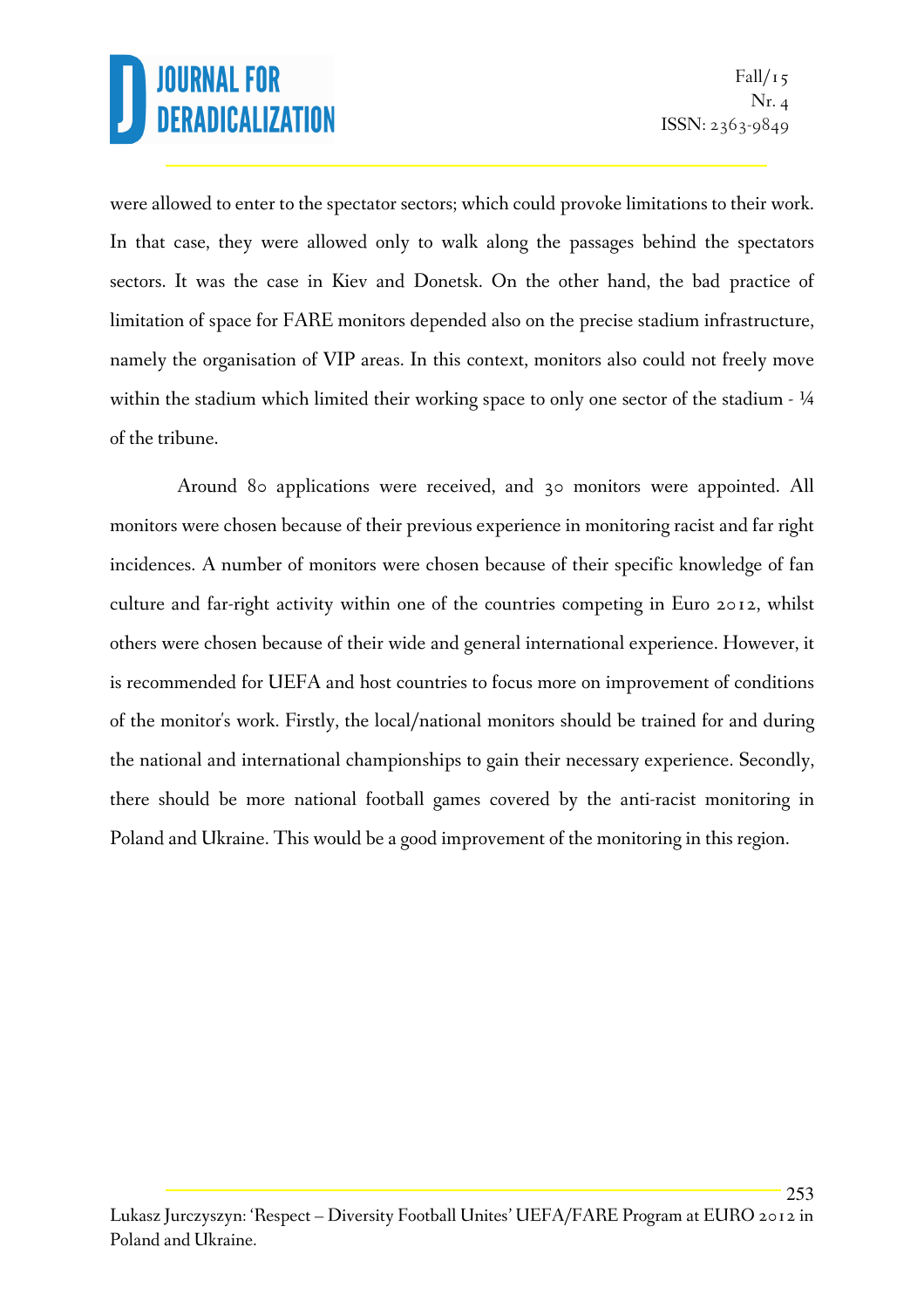

254

#### Bibliography:

- "Respect Diversity-Football Unites", The FARE Network's Programme of Activities, at Euro 2012, Project report, August, 2012.

- Unite Against Racism Conference, 3-4 March, 2009. Evaluation Report, Schwery Consulting, Biel/Bienne, July 2009.

- UEFA EURO 2008, Football & Social responsibility Evaluation Report, Schwery Consulting, Biel/Bienne, October 2008.

- Eastern European Development Project, Football Against Racism in Europe (FARE), Report 2009/2010.

- Respect Diversity, Football Unites, EURO 2012 Anti-Discrimination and Diversity Programme.

- S. Markovits, L. Rensmann, *Gaming the world: how sports are reshaping global politics and culture,* Oxford, Princeton University Press, Princeton N.J., 2010.

- Rafal Pankowski (red.), *Hateful: Monitoring racism, discrimination and hate crime in Polish and Ukrainian football 2009-2011*, East Europe Monitoring Centre, Warsaw-Kyiv-London, 2011.

- Philippe Bourgois, *In search of respect,* Cambridge University Press, Cambridge; New York, 2010.

- Lukasz Jurczyszyn, Lukasz Jurczyszyn, *Violences urbaines. Une comparaison: France, Russie, Pologne*, Presses Académiques Francophones.

"Pilkarski stadion: wspolczesny bastion rosyjskich radykalnych nacjonalistów"[Football stadium: bastion of contemporary Russian radical nationalists], Magazin *Never Again*, spring 2012, No. (20), specially devoted to EURO 2012, p. 34- 35.